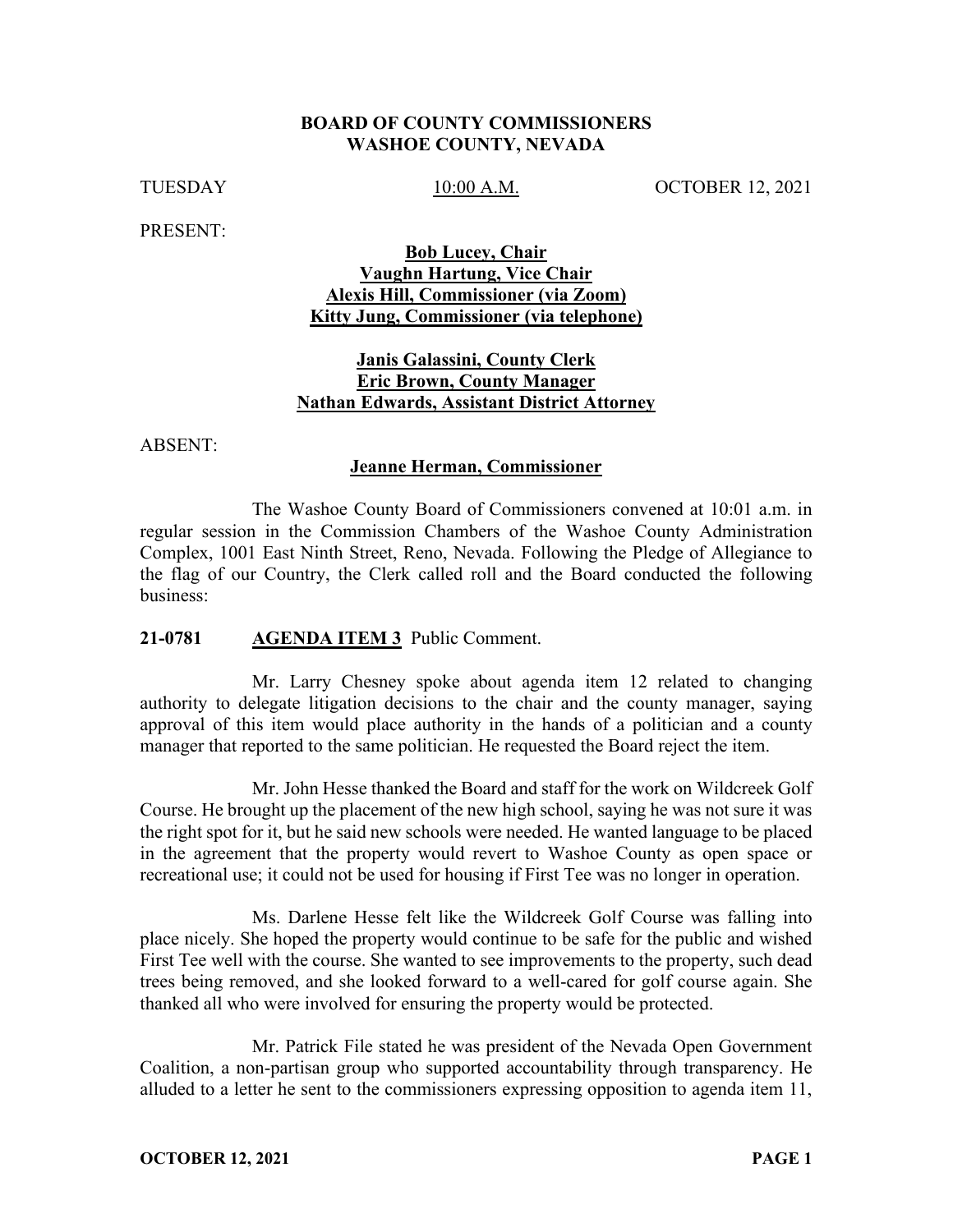as the Nevada Public Records Act did not allow entities to charge for personnel time. The intent of the law was to ensure the government met its obligation to provide access to records. He stressed that some fees could be justified in specific circumstances, but they placed a disproportionate burden on people with lesser financial means. He felt better solutions were needed to devote resources to public records at the local level.

Ms. Janet Butcher said General George Washington was not vaccinated, he was inoculated with a less deadly form of smallpox. She stated General Washington wanted to avoid making his troops ill, leaving them vulnerable to a British attack, so he inoculated new recruits and allowed them to recover from the effects before sending them to war. She described the inoculation process and opined the vaccination for COVID-19 (C19) was different than a live virus. She wanted the Board to end the public health emergency.

Ms. Lorraine Dougherty expressed gratitude for the cleanup of the encampment at the Wells Avenue offramp, expressing concerned about encampments moving towards homes. She encouraged individuals to take advantage of homeless shelters and other available resources. She mentioned illegal dumping in south Reno and worried that toxins would compromise the water they used to irrigate. She asked staff to address the area near Lakeside Drive and Frost Lane. She thought the public emergency should stop, as should efforts to mandate vaccinations and masks.

Mr. Nicolas St. Jon demanded that a scientific panel be created to present evidence that the county should stay under an unconstitutional state of emergency. He asserted only .22 percent of the population had died from C19, and he spoke in opposition to vaccine passports. He provided documents, copies of which were placed on file with the clerk, including an affidavit warning that a possible violation of federal law against the Board could lead to arrest and civil damages. He added the Board was advised to cease and desist with policies and seek personal legal counsel.

Ms. Cindy Martinez supported comments made by public commenters related to agenda item 12. She spoke about the apparent coordination of government resources to hide the arrest of an individual. She alleged a regular citizen would not have received the leniency this individual did, noting they received a charge for reckless driving, fines, and court-ordered drug and alcohol courses.

Mr. Wesley Griffin supported the action to approve the sale between Washoe County and First Tee, saying it was the result of much effort from citizens in the community and public officials. He believed Vice Chair Hartung deserved kudos for the work he did to maintain parks and open space. Mr. Griffin looked forward to the passing of this item but wanted to ensure language was included to maintain the property as a park or open space in perpetuity if golf operations with First Tee ceased.

Ms. Erin Massengale wanted the public health emergency to end. She spoke about San Joaquin County, California passing a resolution to ban vaccine passports, yet there were two resolutions on this agenda and neither were ones the community requested. She provided resolutions from other counties ending public health emergencies and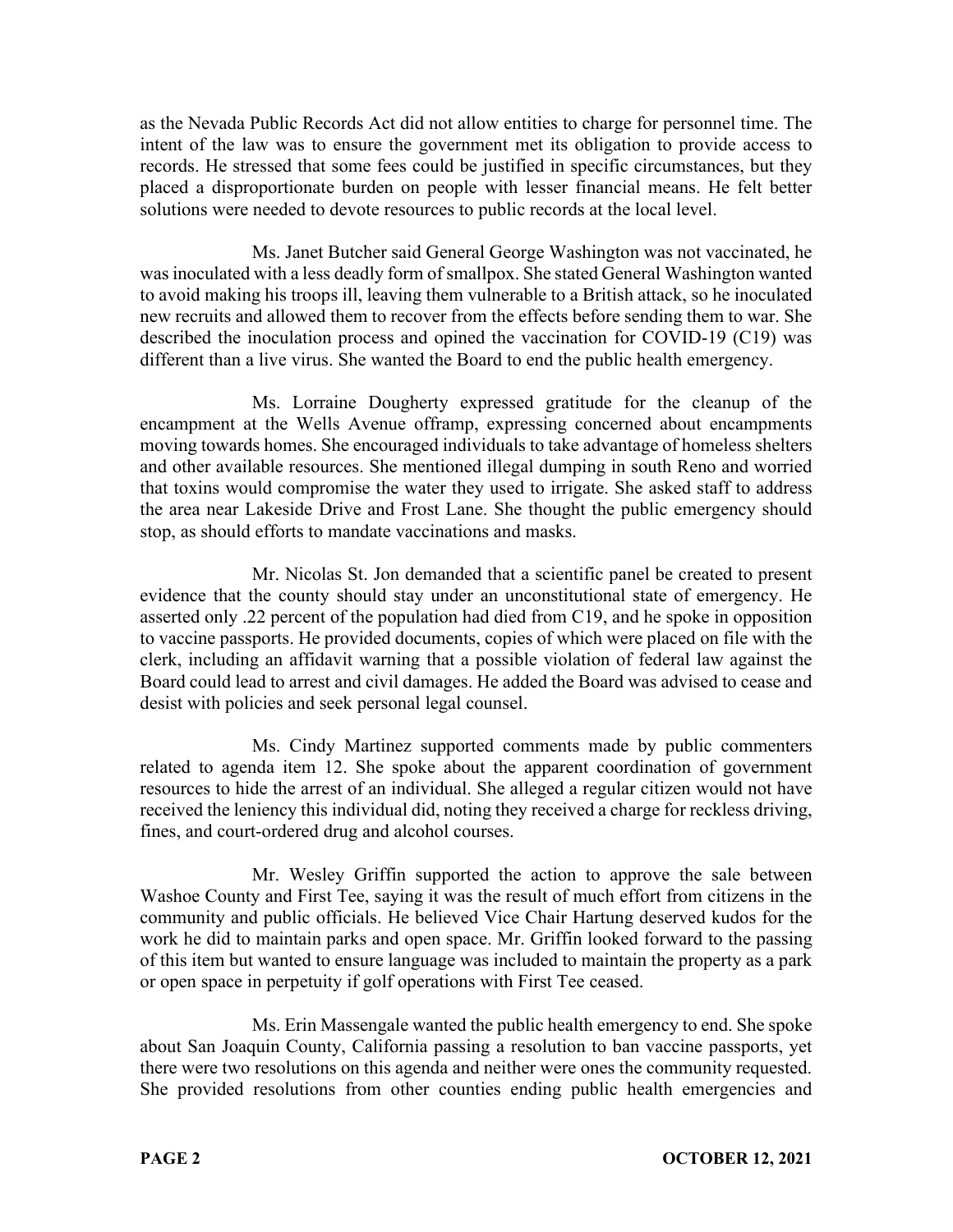banning vaccination passports, copies of which were placed on file with the clerk. She opined every individual deserved information about basic nutritional health. A copy of a resolution about effective intensive care treatment for C19 was included in the documents.

Ms. Darla Lee echoed the sentiments of citizens who spoke about the Wildcreek Golf Course and ending the public health emergency. She thanked John Martini from the City of Sparks for explaining that the property would be maintained as open space or recreational property if First Tee stopped operations. She expressed concern about vaccine mandates at the federal level and hoped the Board understood how personal this was to people. She mentioned her daughter worked full-time from home but was required by her employer to be vaccinated or lose her job of 18 years.

Ms. Melanie Sutton requested an end to the public health emergency. She expressed concern about people losing their jobs because they chose not to be vaccinated. Her family would leave the state if they were forced to receive the vaccination.

Ms. Patricia Toone provided a history of William Wilberforce, including his struggles with ill health and dealing with the Parliament. She compared Mr. Wilberforce to Commissioner Herman because of the struggles she endured fighting to end the public health emergency.

Ms. Pam Roberts spoke about agenda item 11, saying transparency in local government was important and constituents needed to hold this Board and County staff accountable. She recalled requesting the bylaws for the Palomino Valley General Improvement District and being told the County did not have them. She expressed frustration about having to pay for documents when she already paid taxes to the County to live in Palomino Valley. She thought better protocols needed to be developed before this was approved and asked the Board to consider delaying approval of that item.

Ms. Valerie Fiannaca spoke against measures pertaining to C19, which she believed were hurting small businesses. She reminded citizens that only eight percent of people supported the revolution, seemingly the same percentage of people were standing up against C19 measures. She mentioned Vice Chair Hartung was absent from the Public Utilities Commission hearing related to the Great Basin Water Company and its issues with arsenic in wells. She opined Commissioner Herman was the only commissioner that should be re-elected.

County Clerk Jan Galassini said an email was received from Ms. Elise Weatherly and would be placed on file.

# **21-0782 AGENDA ITEM 4** Announcements/Reports.

County Manager Eric Brown acknowledged Treasurer Tami Davis for receiving a Nevada Association of Counties (NACo) award, adding he had the honor of presenting it to her at the NACo conference.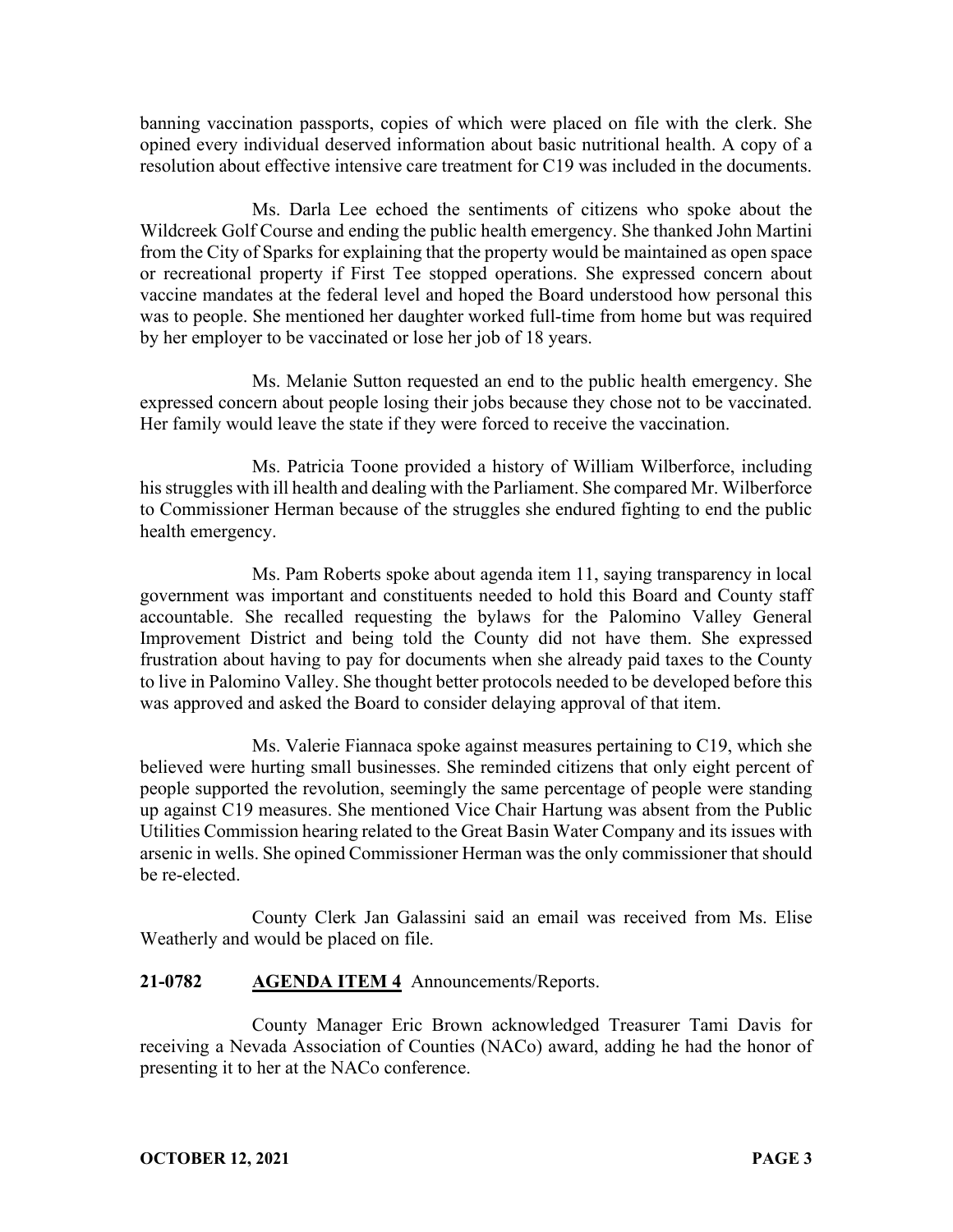Mr. Brown reminded the public that redistricting information was still online, as well as displayed in libraries and the administration building lobby. He said the deadline for comments had been extended to Tuesday, October 12, and they would be brought to the Board after that time.

Mr. Brown said the current available shelter capacity was 604 but they were only filling 570 to 575 beds per night, which was a slight improvement. The women's Cares Campus capacity was declining since women were being sent to Our Place first and only overflow went to the Cares Campus. The safe camp was at full capacity of 44 with seven successful housing placements recently completed; 15 individuals were ready to transition to permanent housing, but no locations were available. He stated modpods had been ordered to replace the tents used during the summer months as they would be better for winter months, and they would arrive in the next few weeks. Our Place was at capacity, and he noted there were new developments. He mentioned a Community Homelessness Advisory Board meeting would be held on November 1.

Chair Lucey indicated the Charter Channel feed was down, but the YouTube channel was available to view this meeting live.

In response to Ms. Fiannaca's public comments, Vice Chair Hartung asserted he was out of town during the Public Utilities Commission meeting and apologized for his absence. He had tried to call the Great Basin Water Company, but they did not return his call. They were under the authority of the Public Utilities Commission, not the Washoe County Board of County Commissioners. He had been a customer of the Great Basin Water Company for 34 years, when it started as Sky Ranch Utility. He expressed concern about the way it had been maintained and he was working with staff and the Truckee Meadows Water Authority to determine when upcoming meetings would be held.

Vice Chair Hartung wondered when the language for the transfer of the Wildcreek property would be complete. He wanted to ensure that the property would not be subject to uses other than recreation or open space if First Tee were to cease operations. He stressed that no future Board should be authorized to change the use of the property.

Vice Chair Hartung expressed concern that he was contacted by Washoe County Regional Animal Services to provide a current rabies certificate for his dog after he had the shot done at the Society for the Protection of Cruelty to Animals. He wondered why there was a disconnect and wanted an agenda item at a future meeting.

Citing an increase in fraudulent telephone calls, Vice Chair Hartung wanted a public service announcement created to inform citizens that companies did not communicate in this manner and make them aware that scammers preyed on unsuspecting citizens this way. He mentioned two scams including lowering interest rates on credit cards and changing television or internet providers.

Chair Lucey asked staff to contact Ms. Dougherty to obtain specifics of the illegal dumping she spoke about near Lakeside Drive and Frost Lane. He requested an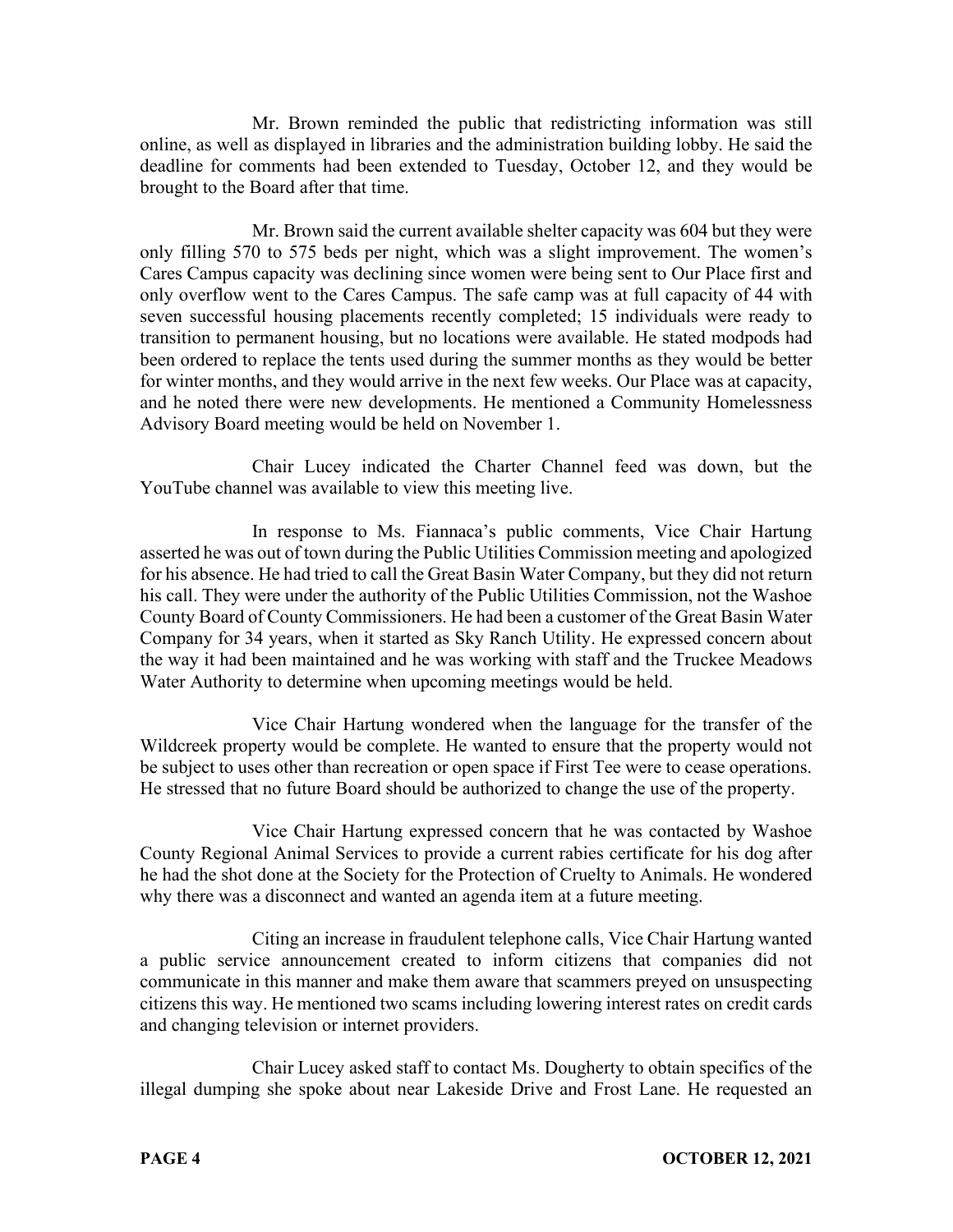update from the Mobile Outreach Safety Team and the Sheriff's Office related to homeless encampments that had moved outside the downtown corridor.

Chair Lucey announced that Senator Ben Kieckhefer, who represented Senate District 16, resigned his seat and was appointed by Governor Steve Sisolak to the Gaming Commission to represent the State of Nevada; he could no longer serve as a senator so his seat was open. The Board received his letter of resignation, so an appointment process needed to occur with Carson City for the remaining term in District 16. Further details would be brought to the Board after meetings with the State and Legislature. He said information about applications and the appointment process would be released as soon as it was available.

Chair Lucey spoke about impacts to the county related to economic development, the influx of products, and changes in the supply chain. Employers were experiencing challenges related to the lack of employees. He had discussions with business owners and wanted a better understanding of the challenges and how the County could assist.

**21-0783 5D1** Recommendation to approve updated Washoe County Workplace Violence Policy which outlines prohibited practices, training requirements, and the process to be followed when a workplace violence incident occurs. The policy complies with current legal requirements. Manager's Office. (All Commission Districts.)

Commissioner Hill requested that agenda item 5D1 be pulled from the consent agenda for further discussion. She explained the 2003 policy was not included in the meeting packet and she did not receive it until this morning, which was not enough time to read and understand it. She felt clarification was needed before the item could be approved. Nevada Revised Statutes prohibited the community from bringing concealed weapons into County buildings, but she did not believe it prohibited employees from doing so; she wanted clarification of the policy.

Assistant District Attorney Nate Edwards indicated he would need time to review the policy and it could be heard later in the meeting.

Commissioner Hill asked for the item to be tabled and brought back at a future meeting. Chair Lucey confirmed the item would be placed on a future agenda.

# **CONSENT AGENDA ITEMS** – **5A1 THROUGH 5F2 EXCEPT 5D1**

**21-0784 5A1** Recommendation to approve a State of Nevada Importer/Wholesaler Liquor License application for Melissa Hankla, dba Lakeshore Premium Wines, at 923 Incline Way, Suite #32B in Incline Village, Nevada, and if approved, authorize each Commissioner to sign the Nevada State Liquor License Application with direction for the County Clerk to attest the license application. Community Services. (Commission District 1.)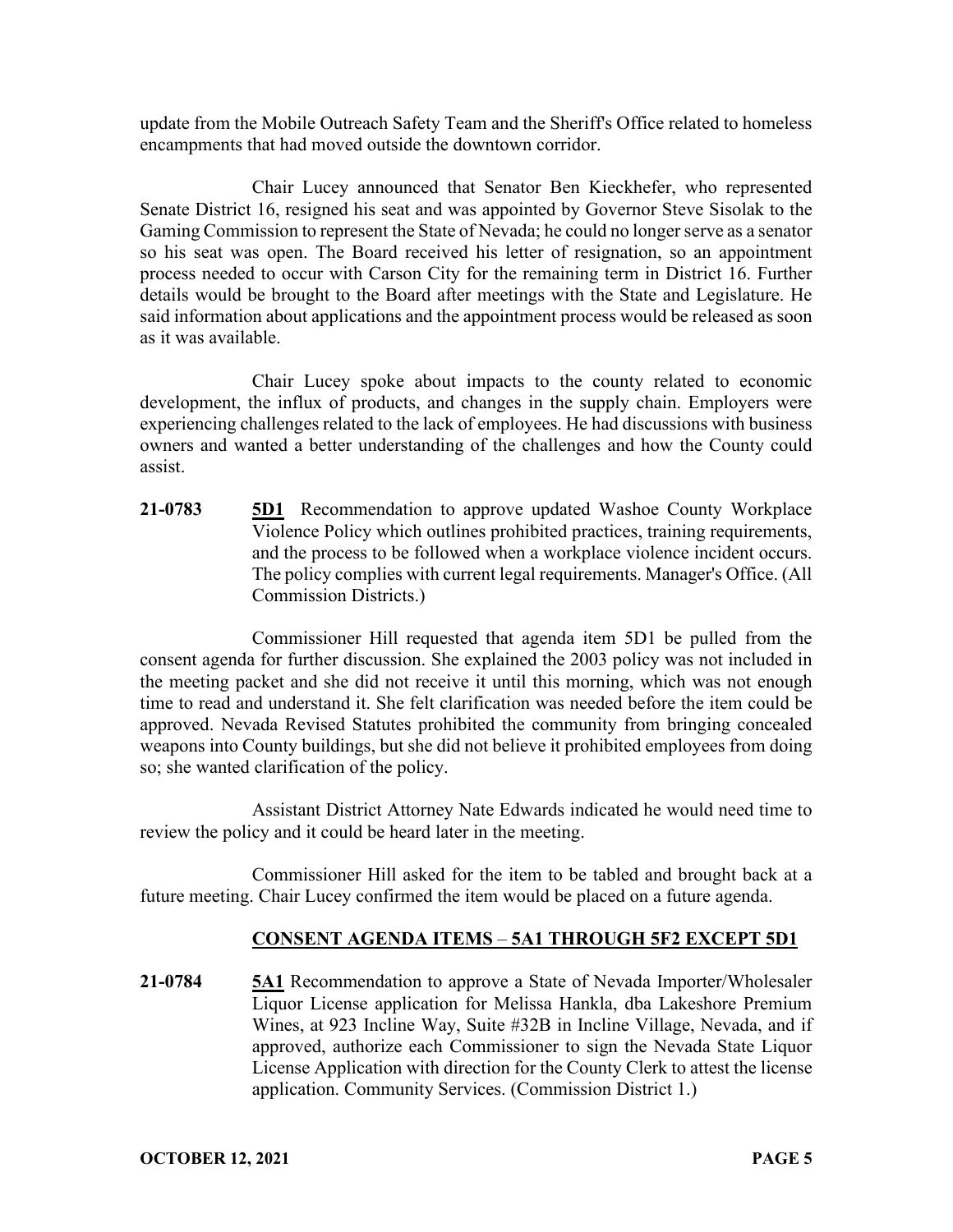- **21-0785 5A2** Recommendation to approve a Lease Agreement between Washoe County School District and Washoe County for approximately 11,151 square feet of space together with parking areas, grounds and entrances located at 405 Short Street in Gerlach, NV used for modular housing for county employees retroactive to September 1, 2021 through September 1, 2026 [fiscal impact \$12.00 annually]. Community Services. (Commission District 5.)
- **21-0786 5A3** Recommendation to approve an Easement Deed and Easement Agreement between Washoe County (Grantor) and Scannell Properties #497, LLC an Indiana Limited Liability company (Grantee) for constructing, installing, using and maintaining an Emergency Access Road and associated improvements over, across and through a portion of Washoe County property APN 530-931-13 located between the end of Isidor Court and Sha Neva Road in Sparks, Nevada [at the appraised value of \$12,400]. Said easement would provide for emergency ingress/egress to the adjacent residential development. Community Services. (Commission District 4.)
- **21-0787 5B1** Recommendation to authorize the Tax Collector to strike names and amounts identified on delinquency/uncollectible Personal Property Tax list for fiscal years 2016-2017 through 2020-2021, totaling [\$65,244.24]. Comptroller. (All Commission Districts.)
- **21-0788 5C1** Recommendation to approve, effective October 18, 2021, one (1) reclassification for the Incline Village - Crystal Bay Township Justice Court to reclassify Court Clerk I position (70008744), pay grade J 130 to Court Clerk II position (70008744) pay grade J 157 part-time, benefited (.80 FTE) and, if approved, authorize Human Resources to make the necessary changes [\$5,547 net impact]. Incline Justice Court. (Commission District 5.)
- **21-0789 5D2** Recommendation to appoint Elliott Sattler and Jeff Clark to the Nevada Local Justice Reinvestment Coordinating Council for a two-year term ending on June 30, 2023, pursuant to Assembly Bill 236 (2019) (now codified at NRS 176.014). The Nevada Local Justice Reinvestment Coordinating Council advises and assists the Nevada Sentencing Commission in making data-driven policy recommendations to Nevada's Legislature by providing input on and recommendations regarding various criminal justice issues and matters that are important at the local level. Manager's Office. (All Commission Districts.)
- **21-0790 5D3** Recommendation to accept the Community Foundation of Western Nevada Truckee River Fund grant in the amount of [\$219,164, with a Washoe County in-kind match in the amount of \$77,874.26] retroactive from October 1, 2021 - September 30, 2022 to improve water quality by reducing the amount of pollution in the urban Truckee River corridor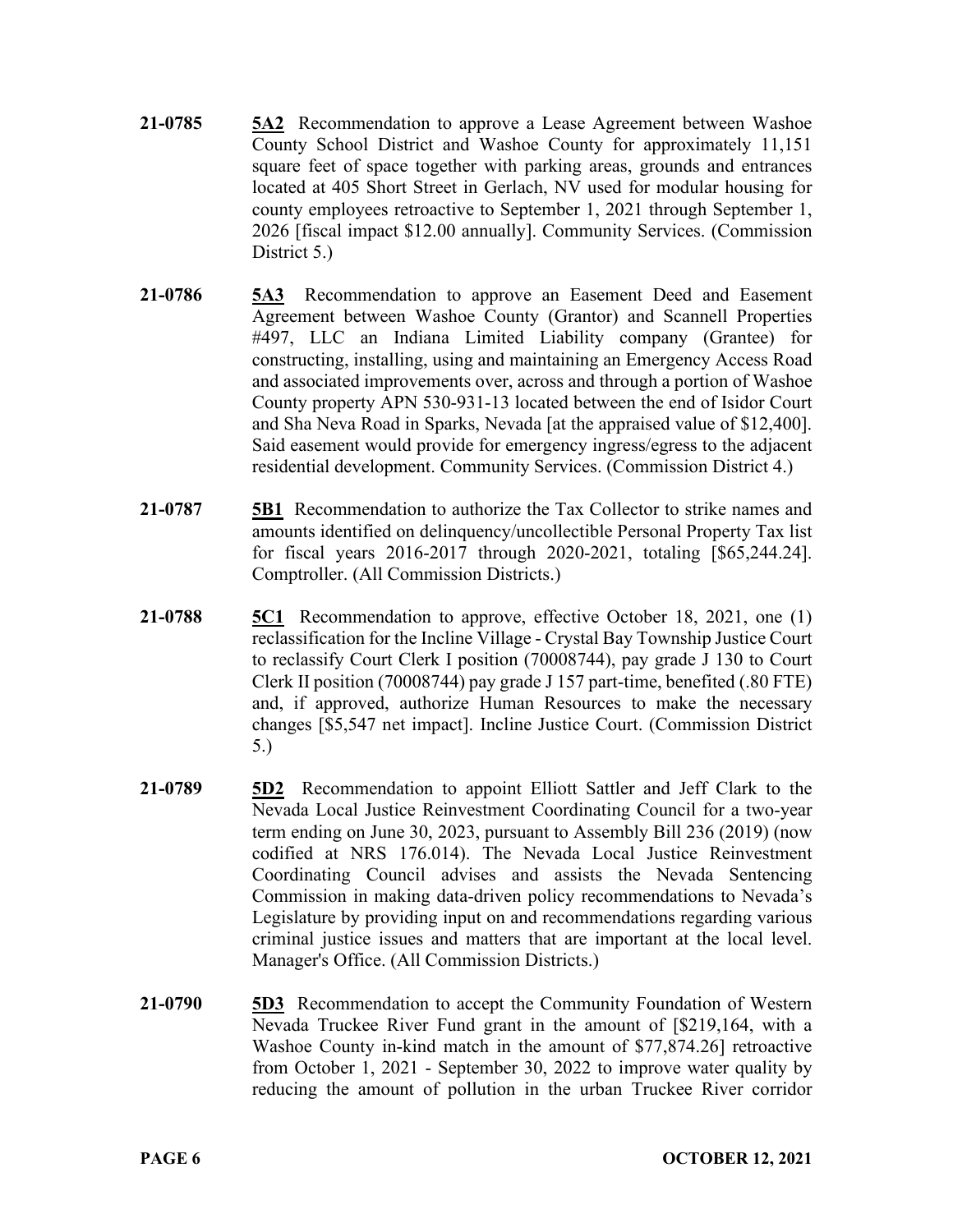through outreach, education, data collection, river clean-ups, appropriately placed sharps disposal containers and maintenance/cleaning of Portland Loo bathroom facilities; authorize County Manager Eric Brown to execute grant documents and direct the Comptroller's Office to make the necessary budget amendments. Manager's Office. (All Commission Districts.)

- **21-0791 5E1** Recommendation to accept grant funding [\$61,032 with no county match] from the State of Nevada Department of Health and Human Services for personnel, operating, and travel expenses relating to the National Violent Death Reporting System (NVDRS) program, retroactive from September 1, 2021 through August 31, 2022, and authorize the Chief Medical Examiner & Coroner of the Washoe County Regional Medical Examiner's Office to sign the award and approve amendments, and direct the Comptroller's Office to make the necessary budget amendments. Regional Medical Examiner. (All Commission Districts.)
- **21-0792 5F1** Recommendation to authorize Washoe County Treasurer to auction all delinquent lands held in trust for a total amount not less than the amount of the taxes, costs, penalties and interest legally chargeable against the property. Treasurer. (All Commission Districts.)
- **21-0793 5F2** Recommendation to accept Treasurer's status report for the period ending September 30, 2021, of payment of refunds and interest since last update in the amount of \$2,238,505 on certain property tax overpayments for residential properties at Incline Village/Crystal Bay, in compliance with the October 21, 2019 Order issued by the District Court in Village League to Save Incline Assets, Inc., et.al. vs. State of Nevada, et.al., Case No. CV03-06922, as modified and clarified by the settlement agreement regarding the processing of refunds. Treasurer. (All Commission Districts.)

There was no response to the call for public comment on the consent agenda items listed above.

On motion by Commissioner Hartung, seconded by Commissioner Hill, which motion duly carried on a 4-0 vote with Commissioner Herman absent, it was ordered that consent agenda items 5A through 5F2 except 5D1 be approved. Any and all resolutions or interlocal agreements pertinent to consent agenda items 5A through 5F2 except 5D1 are attached hereto and made a part of the minutes thereof.

# **BLOCK VOTE – 6, 7, 8, 9, 10, 13, & 14**

**21-0794 AGENDA ITEM 6** Recommendation to approve Resolution R21-061 to augment the Equipment Services Fund [in the amount of \$2,000,000] to increase fiscal year 2022 budget authority to enable staff to place orders for replacement vehicles and equipment; and direct the Comptroller to make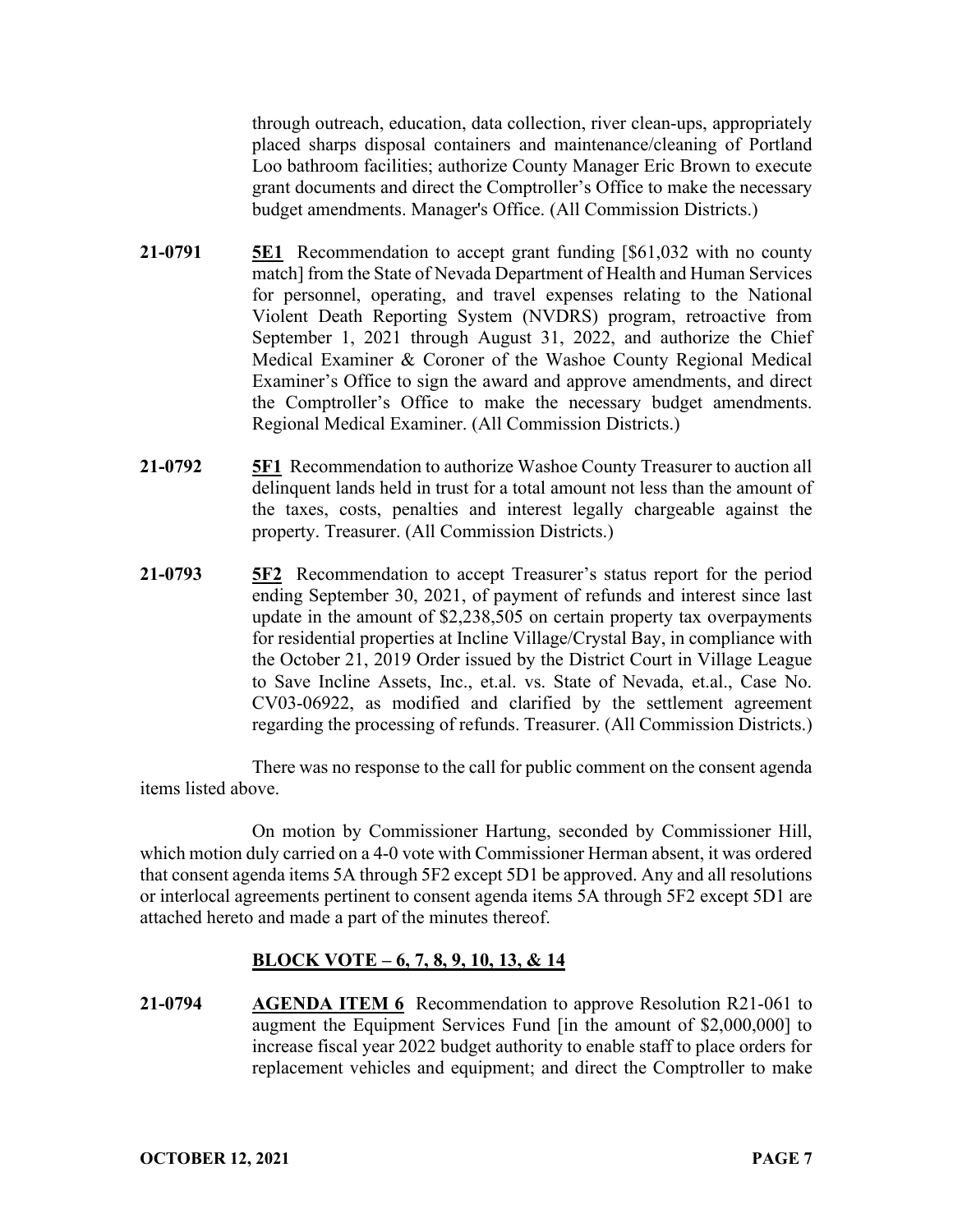the necessary budget amendments. Community Services. (All Commission Districts.)

There was no response to the call for public comment.

On motion by Vice Chair Hartung, seconded by Commissioner Hill, which motion duly carried on a 4-0 vote with Commissioner Herman absent, it was ordered that agenda item 6 be approved and directed. The resolution for same is attached hereto and made a part of the minutes thereof.

**21-0795 AGENDA ITEM 7** Recommendation to approve a Trail Easement and Agreement between Washoe County and Hunt Harris Ranch, LLC regarding an easement for a future trail through the Harris Ranch Subdivision in Spanish Springs, affecting the parcels currently identified as Assessor's Parcel Numbers 538-272-01, 538-281-04 and 534-600-21; and approve a Memorandum of Understanding between Washoe County and Hunt Harris Ranch, LLC affirming that the aforementioned Trail Easement and Agreement satisfies Conditions of Approval 7.b and 7.c for Tentative Subdivision Map TM16-007, approved by the Washoe County Board of County Commissioners on October 25, 2016. Community Services. (Commission District 4.)

Vice Chair Hartung recommended that staff continue to work with the developer about the homeowner's association taking over maintenance of the trail.

There was no response to the call for public comment.

On motion by Vice Chair Hartung, seconded by Commissioner Hill, which motion duly carried on a 4-0 vote with Commissioner Herman absent, it was ordered that agenda item 7 be approved.

**21-0796 AGENDA ITEM 8** Recommendation to: (1) accept the Nevada Department of Public Safety, Division of Emergency Management and Homeland Security "Lemmon Valley Home Acquisitions Phase I" grant award [in the amount of \$1,034,981.25 with a Washoe County cash/in-kind match in the amount of \$344,993.75] for the purpose of purchasing certain residential properties located in the Lemmon Valley area of Washoe County, removing all existing structures, buildings, materials and debris, thereby returning these parcels to vacant open space that are further deed restricted to prevent any future development; (2) approve the Subrecipient Grant Award agreement with a grant period retroactive from August 7, 2020 through August 6, 2023, and authorize the Chair to execute the same; (3) direct the Comptroller's Office to make the necessary budget amendments; and (4) designate the County Manager as the authorized representative with the authority to enter into and execute all necessary construction and purchase agreements for the properties, identified as APN 086-303-22 in a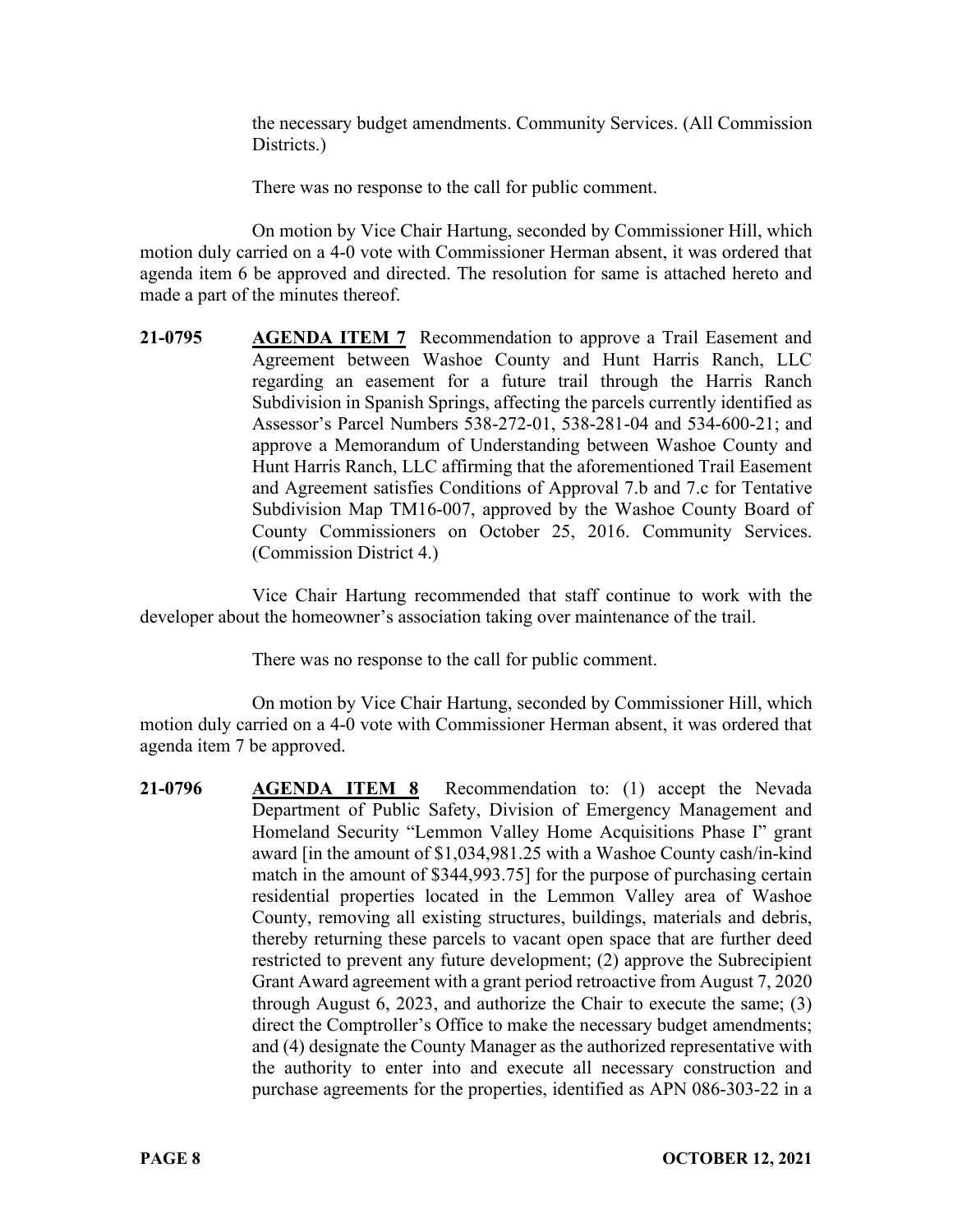purchase amount not to exceed [\$227,000.00], APN 086-305-01 in a purchase amount not to exceed [\$132,500.00], APN 080-301-08 in a purchase amount not to exceed [\$354,000.00], APN 086-523-07 in a purchase amount not to exceed [\$228,000.00], and APN 086-523-01 in a purchase amount not to exceed [\$145,000.00]. Community Services. (All Commission Districts.)

There was no response to the call for public comment.

On motion by Vice Chair Hartung, seconded by Commissioner Hill, which motion duly carried on a 4-0 vote with Commissioner Herman absent, it was ordered that agenda item 8 be accepted, approved, authorized, directed, and designated.

**21-0797 AGENDA ITEM 9** Recommendation to approve an Agreement for Professional Services between Washoe County and Karma Box Project to manage and operate the River Stewards Project to improve water quality by reducing the amount of pollution in the urban Truckee River corridor through river clean-ups, outreach, education, data collection, and maintenance/cleaning of Portland Loo bathroom facilities [not to exceed \$189,134.00]; authorize the Purchasing & Contracts Manager to execute the agreement. Manager's Office. (All Commission Districts.)

There was no response to the call for public comment.

On motion by Vice Chair Hartung, seconded by Commissioner Hill, which motion duly carried on a 4-0 vote with Commissioner Herman absent, it was ordered that agenda item 9 be approved and authorized.

**21-0798 AGENDA ITEM 10** Recommendation to approve an Agreement for Professional Services between Washoe County and the Housing Authority of the City of Reno to provide payment processing services and administer pass through direct financial assistance funds [\$1,525,000.00 for professional services, \$1,500,000.00 in pass-through funds for direct financial assistance, up to \$25,000 in billable administrative costs] from Washoe County's Emergency Rental Assistance 2 allocation from the United States Department of the Treasury, starting September 23, 2021 through June 30, 2022; authorize the Purchasing and Contracts Manager to execute the agreement. Item supports Washoe County residents facing possible eviction and/or experiencing housing instability during the COVID-19 pandemic. Manager's Office. (All Commission Districts.)

There was no response to the call for public comment.

On motion by Vice Chair Hartung, seconded by Commissioner Hill, which motion duly carried on a 4-0 vote with Commissioner Herman absent, it was ordered that agenda item 10 be approved and authorized.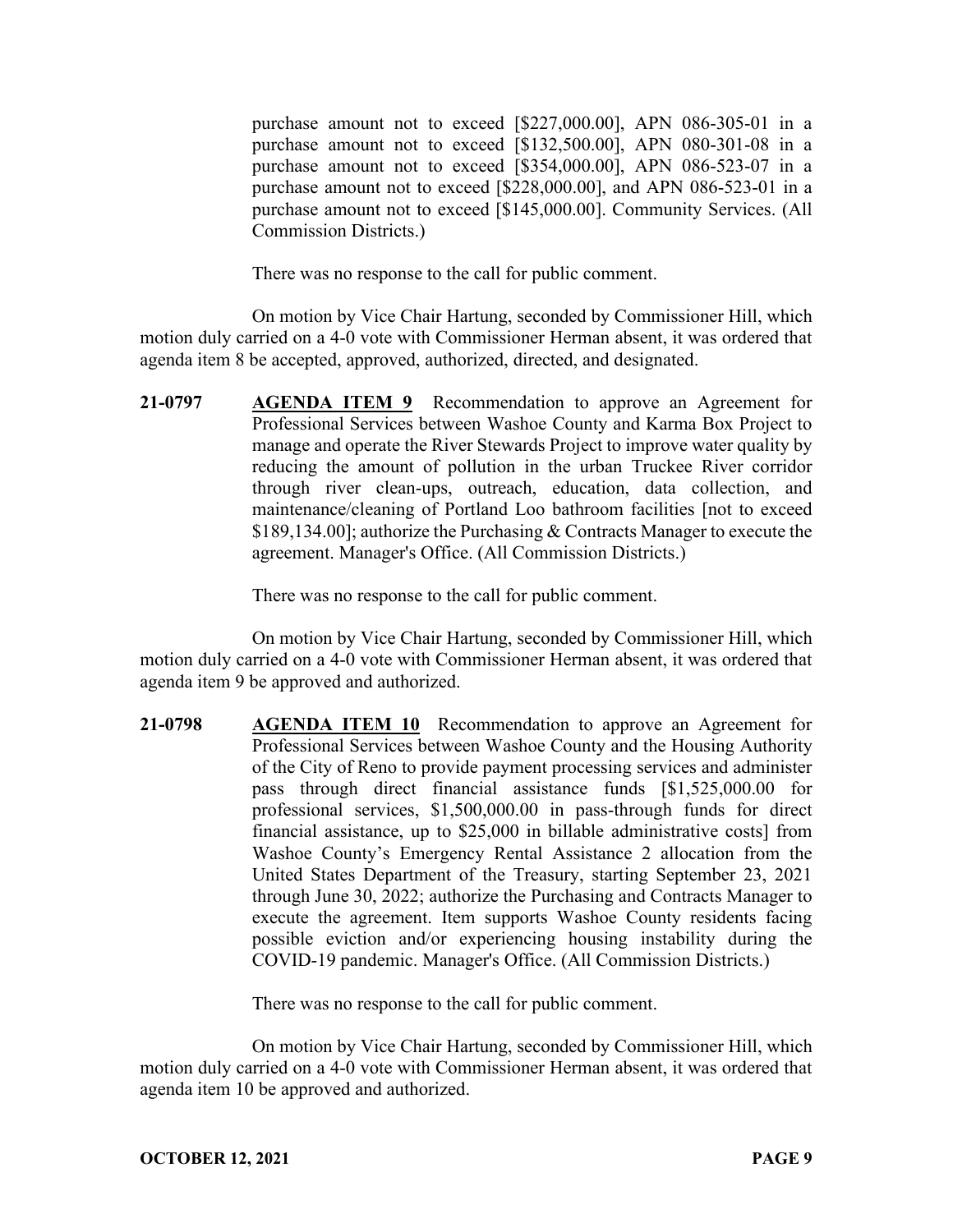**21-0799 AGENDA ITEM 13** Recommendation to approve reducing the hours of Court Referee position #70011177 from a benefitted 30-hour-per-week, part-time (.75 FTE) position to a non-benefitted 19-hour-per-week (.475 FTE), part-time position pursuant to NRS 4.355; to create a special salary adjustment for seated justices of the peace during any time that the Court is operating with fewer than the full complement of judges authorized by NRS 4.020(1)(b); and authorize Human Resources to make the necessary changes. [Total net fiscal impact of both requests is estimated at between \$136,129 to \$331,441 in salary savings.] Reno Justice Court. (All Commission Districts.)

There was no response to the call for public comment.

On motion by Vice Chair Hartung, seconded by Commissioner Hill, which motion duly carried on a 4-0 vote with Commissioner Herman absent, it was ordered that agenda item 13 be approved and authorized.

**21-0800 AGENDA ITEM 14** Recommendation to approve the reimbursement of costs incurred by the City of Reno, the City of Sparks, Truckee Meadows Fire and Rescue, and departments of Washoe County for expenses related to and in support of the Enhanced 911 Emergency Response System and portable event recording devices, as recommended by the 911 Emergency Response Advisory Committee on September 23, 2021, in an amount not to exceed [\$1,606,796.48] as specified within the adopted Enhanced 911 Fund's operating budget. Technology Services. (All Commission Districts.)

Vice Chair Hartung asked staff to provide an explanation of this agenda item as it was a one-time expenditure. Government Affairs Liaison Jamie Rodriguez explained this was a unique situation due to COVID-19 expenditures that staff was unable to fund. Based on conversations with Chair Lucey and Vice Chair Hartung, staff recommended some of the new expenditures be considered one-time funding while they waited for master plan updates to ensure they would be funded by the E-911 board in the future. Chair Lucey asked Ms. Rodriguez whether she was the liaison to the E-911 advisory board. Ms. Rodriguez confirmed she was.

There was no response to the call for public comment.

On motion by Commissioner Hartung, seconded by Commissioner Hill, which motion duly carried on a 4-0 vote with Commissioner Herman absent, it was ordered that agenda item 14 be approved.

#### **11:09 a.m. The Board recessed.**

# **11:23 a.m. The Board reconvened with Commissioner Herman absent.**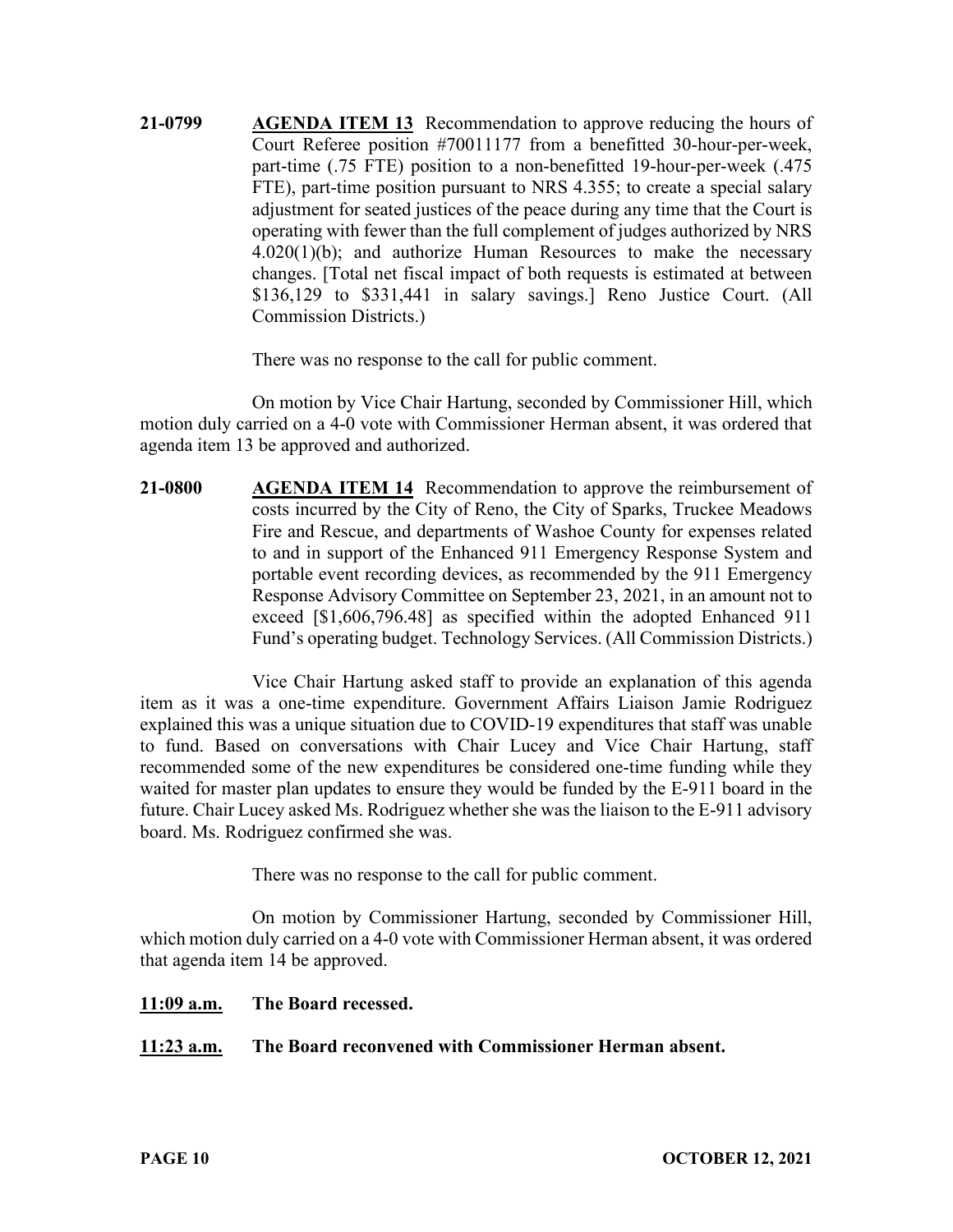**21-0801 AGENDA ITEM 11** Discussion and possible approval of a resolution to establish a list of fees to be charged to cover the actual costs of providing copies of public records in accordance with Washoe County's public records policy and NRS Chapter 239, including but not limited to NRS 239.052. Among other things, the proposed resolution defines actual costs to include personnel costs for staff time that exceeds 2 hours in filling any particular request, as well as provides a limited ability for department heads to waive all or a portion of fees in extraordinary circumstances. Manager's Office. (All Commission Districts.)

Chair Lucey indicated this item was a request from the District Attorney's Office in response to situations that occurred in recent years; it would also bring the County into accordance with Nevada Revised Statute (NRS) 239.

Assistant District Attorney Nathan Edwards explained the Legislature abandoned the extraordinary use standard for charging for public records requests in 2019, replacing it with new provisions tied to actual costs. The Board of County Commissioners adopted an updated public records policy in July of 2020 that allowed department heads to charge actual costs; this was the implementation piece that set the fee schedule. Statute required a fee schedule to be posted and adopted to affect the collection of fees.

Mr. Edwards indicated there had been a trend to intentionally overwhelm staff with requests for mass volumes of documents, requiring many hours and resources to gather the information. By using the County's own two-hour staff time rule, which had been in effect for a significant time, an item would need to be agendized and approved by the Board to fulfill a large public records request. He noted large public records requests would be evaluated by the department head to determine whether completion would take more than two hours; if it would, the fee would include the salary of the person completing the request. The 2019 amendment made to NRS removed the extraordinary use standard, which they thought would eliminate the ability to charge for personnel time, but this change would allow for actual costs to be imposed. Proponents of a subsection in the 2019 statute amendment asked the Legislature to include a subsection prohibiting charging for personnel costs, but the Legislature removed that section believing it was something that could be collected to subsidize costs for the resources used.

Mr. Edwards noted onerous requests had been received by the County and a timeline was needed to determine a standard request. He believed there were people who wanted an overabundance of paperwork, which was time consuming to process. He stated one fee schedule would eliminate inconsistencies across departments and the County. The Washoe County Health District and the Truckee Meadows Fire Protection District (TMFPD) had already adopted fee schedules which were essentially the same as the one being proposed. Delays in adopting changes were due to the pandemic occurring shortly after the statute was passed by Legislature. He indicated Deputy District Attorney Lindsay Liddell, the subject matter expert, was in Chambers to answer questions.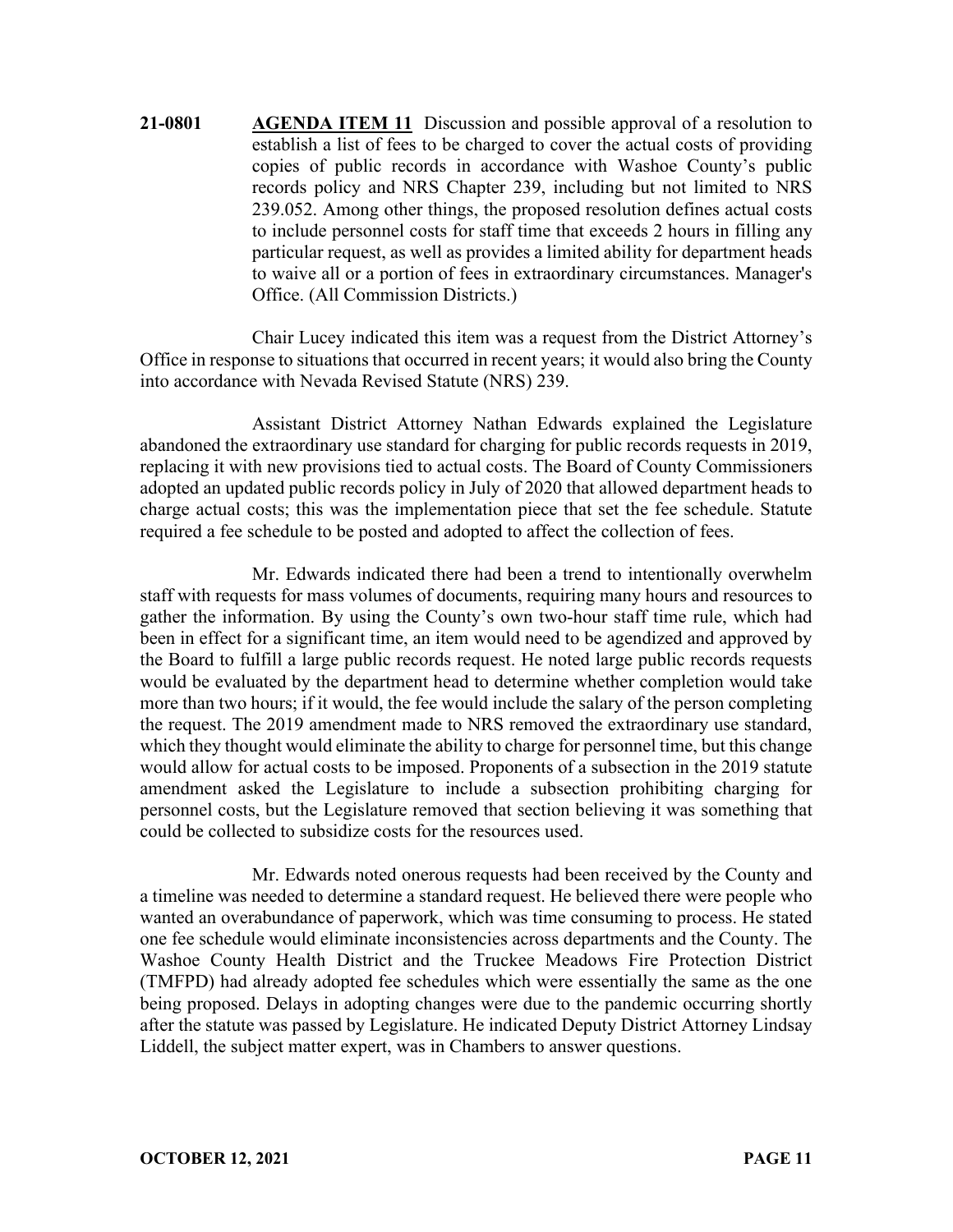Vice Chair Hartung wondered about the percentage of requests in the past that would trigger the new rule. Ms. Liddell answered it would apply to 10 percent of requests or less, and it only happened with a few individuals. She noted it could be a request for all emails sent by an employee for their entire career at the County. She said this proposal was an opportunity to recoup costs incurred while maintaining access to the records.

Vice Chair Hartung wondered whether two hours was a reasonable amount of time. Ms. Liddell indicated the District Attorney's Office would work with any timeline the Board considered to be beyond a normal request for public records. She said the twohour rule was suggested because the Board of County Commissioners followed that rule for staff hours.

Vice Chair Hartung thought it was not unusual to pay for records requests, saying the County had to pay a significant amount for the Army Corps of Engineers to review permits. He wanted to ensure it was not abused by staff and it was equitable to charge for actual cost recovery, not as a way to profit from fulfilling those requests.

Chair Lucey wondered whether each department would be in control of their own fee schedule or if a set fee schedule would be used across the County. Ms. Liddell stated the proposed resolution would establish a countywide fee schedule for consistency. Chair Lucey wanted clarification that the two-hour rule would apply only to the time it took to fulfill the request and not the time it took to estimate how long the request would take. Ms. Liddell clarified it was for the time spent searching for records, reviewing them to ensure sensitive information was not included, and compiling the documents. Chair Lucey asked about the option to waive fees for educational, charitable, and journalistic purposes, as well as who would decern whether personnel fees would be waived. Ms. Liddell replied the records official should be the department head and decisions should be consistent to promote transparency.

Commissioner Hill agreed with Vice Chair Hartung and was not certain she had enough information to approve this item as she thought this was a significant issue. While working at the City of Reno, she had no issues fulfilling requests; asking for extensions for larger requests was part of her job. She expressed concern about abuse and ensuring that staff did not feel they were being retaliating against. She thought it was the job of the County to provide information and be transparent. With extreme cases, she wondered whether a nominal fee should be charged regardless of the request. She was interested in seeing the fee schedule and hearing details about other entities, especially Clark County. Chair Lucey thought Clark County had fee a schedule. Ms. Liddell confirmed they did and their fee list was outlined for different types of records, but she was unsure whether personnel time was included in that fee. She had reviewed different entities' fee schedules, noting Carson City charged for personnel time in certain circumstances even though they did not have a detailed fee schedule list online.

Vice Chair Hartung said the Open Meeting Law did not apply to the Legislature as they exempted themselves, and he wondered whether they would exempt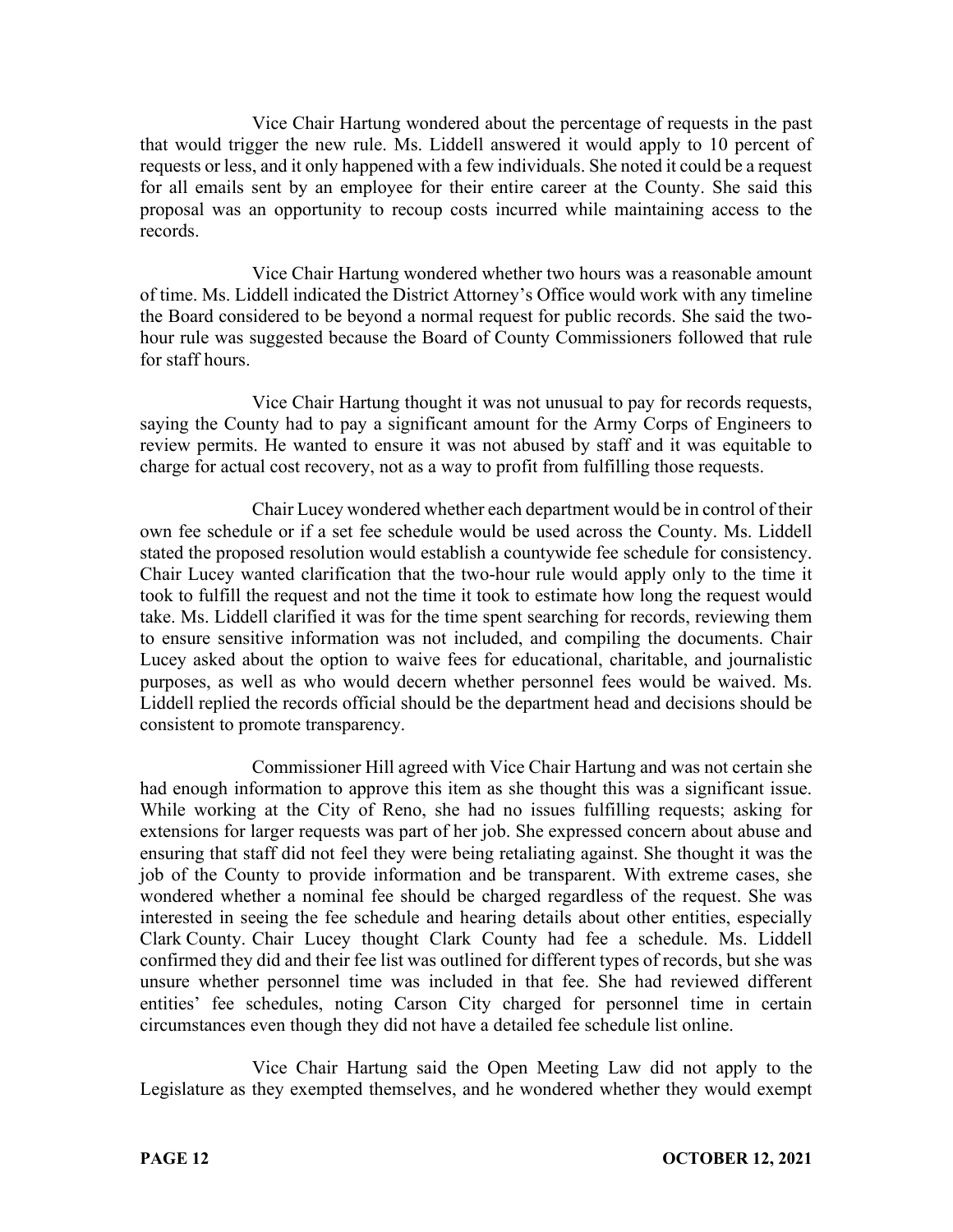themselves from this issue also. Ms. Liddell indicated she was unsure since she had not worked for them.

Commissioner Jung agreed with Vice Chair Hartung and Commissioner Hill about their reluctancy to implement this change without additional data. She thought general improvement district records should be readily available, but she understood a request for an employee's emails for their entire County career would require an extreme number of staff hours to compile because the documents had to be scanned for confidential information that would need to be redacted. She thought ownership of public records requests could be placed in the purview of the County Clerk for consistency and to lessen confusion. She believed in conformance with other entities, but the County held more records that the TMFPD and the Health District, so she was unsure whether the same policies would work in Washoe County. She explained these were fundamental services and thought the policy should be revised and brought back to the Board.

Chair Lucey agreed that 10 percent of the requests required extraordinary use and a significant amount of work. Public records should be available to the community. He thought there could be a question of accountability for individuals' requests, but he felt the fee schedule and enforcement lacked clarity. The two-hour rule was a good starting point, but he asserted more details should be included. The proposal stated actual costs would be charged based on information listed in NRS 239, but he wondered whether the fee schedule could change based on the costs of ink toner and paper. He expressed concern about who would be responsible to fulfill requests and whether that department would purchase the supplies to accommodate them. He stated the District Attorney's Office having to review 300,000 emails and search for confidential information was beyond abusive. If an individual demanded that information, he felt, fees should be paid to obtain it. He thought the Board was moving in the direction of implementing a process, but he wanted to know what local municipalities were doing and more details about the fee schedule and the types of requests. He believed this should move forward but staff should also be directed to bring back additional information.

Vice Chair Hartung wondered about the adeptness of employees to find information the public was requesting and whether one employee could be more knowledgeable than another. He agreed with Chair Lucey that more information was needed, including data from Clark County, along with an understanding of the challenges they had encountered.

Commissioner Jung reiterated a designated entity was needed to perform the requests and the Clerk's Office was the first department she thought of, but it could be a clearing house or another department as long as it was transparent. She envisioned a department that could process any public records request so individuals did not have to submit requests through different departments; it needed to be done equally across the board. She wondered who was savvy enough to accomplish this task. She wanted Washoe County to establish a process and be the best in doing so.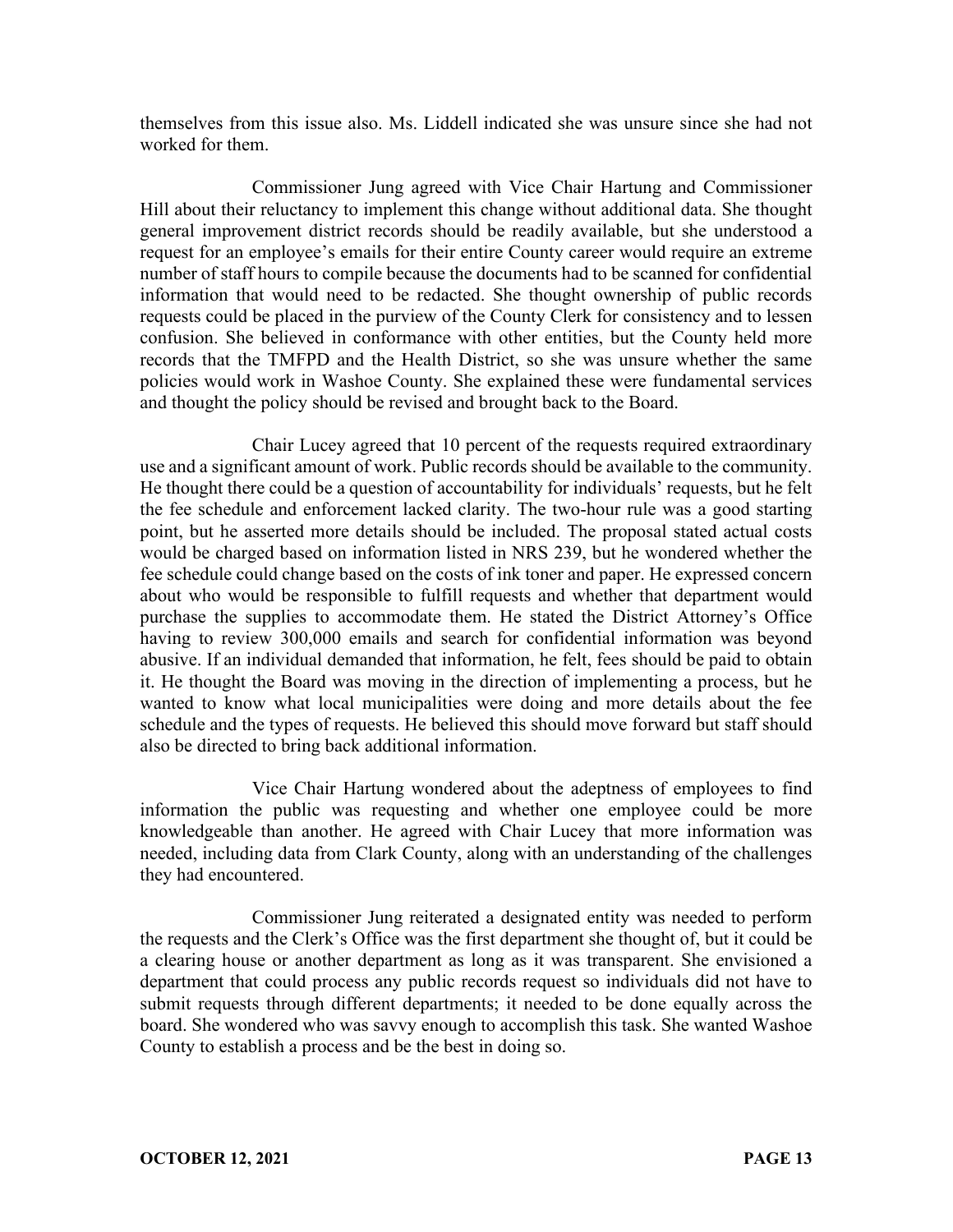On the call for public comment, Ms. Holly Welborn, policy director at the American Civil Liberties Union (ACLU) of Nevada, expressed opposition to resolution R21-063 for a variety of reasons. She encouraged the Board to read a letter sent by the Nevada Open Government Coalition. She opined Senate Bill 287 had no concession for personnel costs, and charging for personnel costs would be a violation of the Nevada Public Records Act. She stated the records belonged to the public and they should have access to them without restrictions.

Ms. Janet Butcher opined employees were being paid for their time and wondered who could quantify one employee's ability to perform the same task as another employee. She stated all requests were not the same and some were more involved than others, and she hoped the Board would not pass this proposal.

Mr. Richard Karpel, executive director of the Nevada Press Association, expressed opposition to the proposed fees. He spoke about the 2019 Legislature eliminating a clause allowing the County to charge for extraordinary use. He believed full-time employees were considered overhead, making them ineligible for fees. He expressed concern that fulfilling public records requests was a side job that only needed to be completed when spare time was available. The Legislature passed a law requiring local government entities to provide members of the public with prompt access to public records, and he agreed the proposal lacked data.

Mr. Wayne Gordon opined most of the information included in this proposal was subjective. He remarked the government was allowed different access to records than the public was, which he thought was illegal. He said charging people for information was wrong and he believed documents should be available online for public access. He wondered who would decide whether a request would be eligible for a fee waiver. He spoke about the thousands of emails obtained from Dr. Anthony Fauci's computer.

Ms. Cindy Martinez thought Ms. Welborn expressed this matter as well as she could. She spoke about working for the government for 25 years and witnessing individuals wasting time or chronically complaining, which led them to develop a fee schedule for those people. She thought a fee schedule was designed to discourage individuals from requesting information. She opposed the development of another department to manage public records requests and the passing of this item.

Vice Chair Hartung understood the need for this item but did not want a request for 300,000 emails to change policy. He wanted more data and specifics about why this was policy change was triggered. He thought other municipalities had developed processes that resolved issues and had been tested. He was not opposed to considering processes that entities were using but wanted time to review data from staff, noting he was not ready to make motion.

Chair Lucey agreed with some of the public comments, saying salaries did vary as did levels of knowledge to process requests. He thought discussions about the types of media requests and specifics established for fee schedules were needed. He mentioned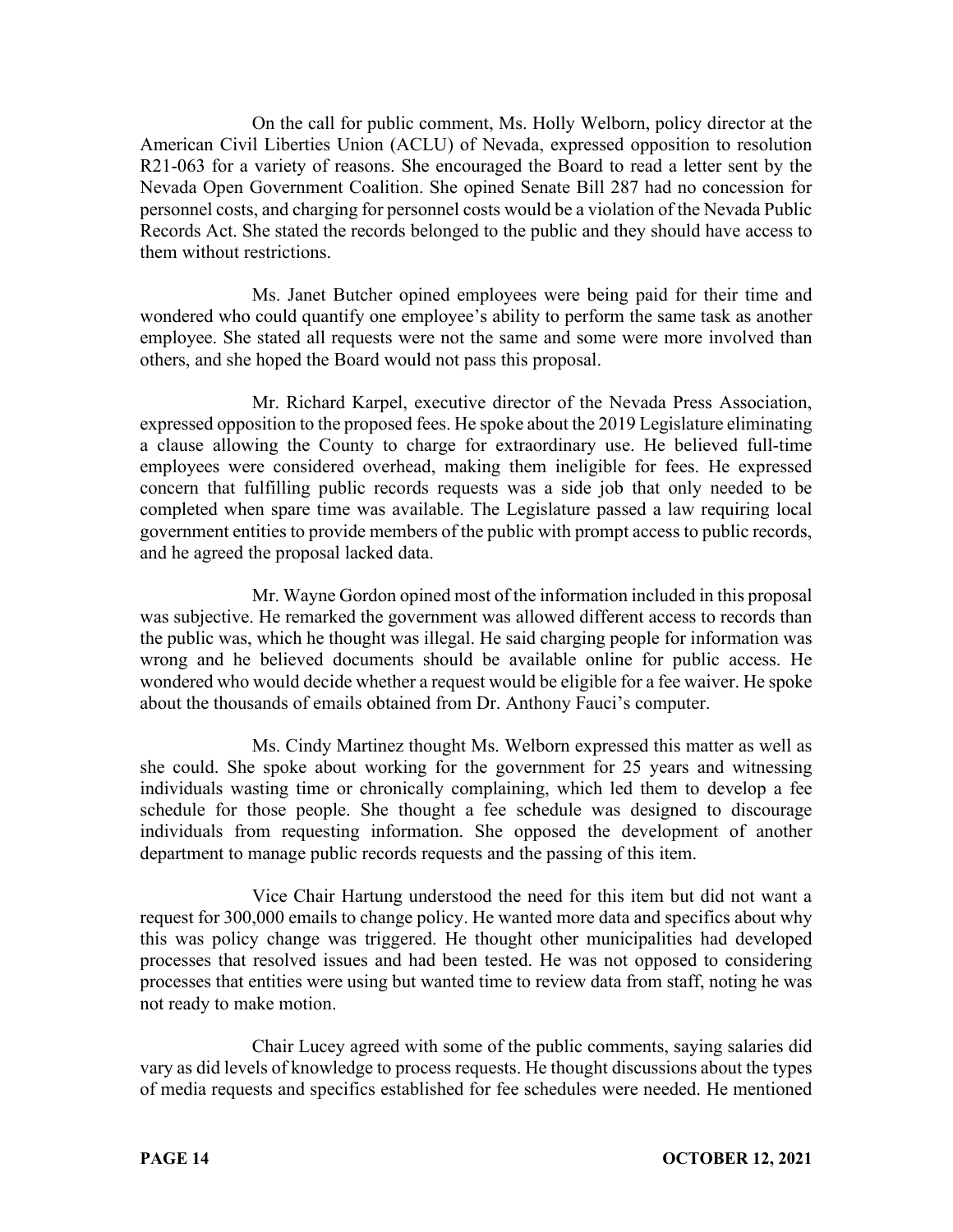not all requests were for information that was fully digital, even though the Recorder's and Clerk's Offices spent much time creating digital files. He wanted staff to produce more data and prepare for discussions about fee schedules, whether personnel costs were applicable, and who would manage this process. He said this was not a motion of approval but a request to bring back information.

Vice Chair Hartung wanted consistency and thought waivers and fees should be the same across the board. Chair Lucey agreed consistency was important, but the issue was complex; a fee schedule for the Clerk's Office could be different from that for Animal Services, Human Resources, or the Sheriff's Office due to the type of data.

Vice Chair Hartung asked County Clerk Jan Galassini whether her office had information stored on microfiche. Ms. Galassini replied they did but all documents had been digitized, retained with triple redundancy, and records that went before the Board were not subject to a fee.

On motion by Chair Lucey, seconded by Commissioner Hill, which motion duly carried on a 4-0 vote with Commissioner Herman absent, it was ordered that staff proceed with direction provided during the meeting and bring an updated staff report and fee schedule back to the Board for approval.

**21-0802 AGENDA ITEM 12** Recommendation and possible action to approve a Resolution to Delegate Decision Making Authority Regarding Litigation to the Chair of the Washoe County Board of County Commissioners and the Washoe County Manager pursuant to NRS 241.0357 Manager's Office. (All Commission Districts.)

Assistant District Attorney Nate Edwards stated this item related to a Nevada Open Meeting Law (OML) provision enacted when the Nevada Supreme Court threw out an appeal from the Ethics Commission for a District Court decision they did not like. Any time a notice of appeal deadline was not met in a case, it was considered a fatal defect and the case was thrown out. This action resulted in the Legislature passing Nevada Revised Statute (NRS) 241.0357, allowing local governments the ability to delegate litigation decision authority to the executive head of the governing body; in this case it would be the County manager or Board chair. He said this item would delegate authority on a variety of decisions related to litigation, due to mostly short deadlines that needed to be met. He noted a provision for settlement authority of up to \$150,000 was included in the proposal, which was an increase from the \$25,000 authority that already existed. He said the increase in settlement authority was the least critical of all the pieces of the proposal, while deadlines were the most. He stated Deputy District Attorney Michael Large was the litigation lead in the District Attorney's Office. A normal case load saw 30 to 40 active lawsuits at any given time, so the need for this authority could occur often.

Mr. Large said the Legislature passed NRS 241.0357 in 2019 in direct reaction to a prior decision, and this proposed provision was necessary for litigation due to timelines that were constantly changing. He stated this provision would allow the District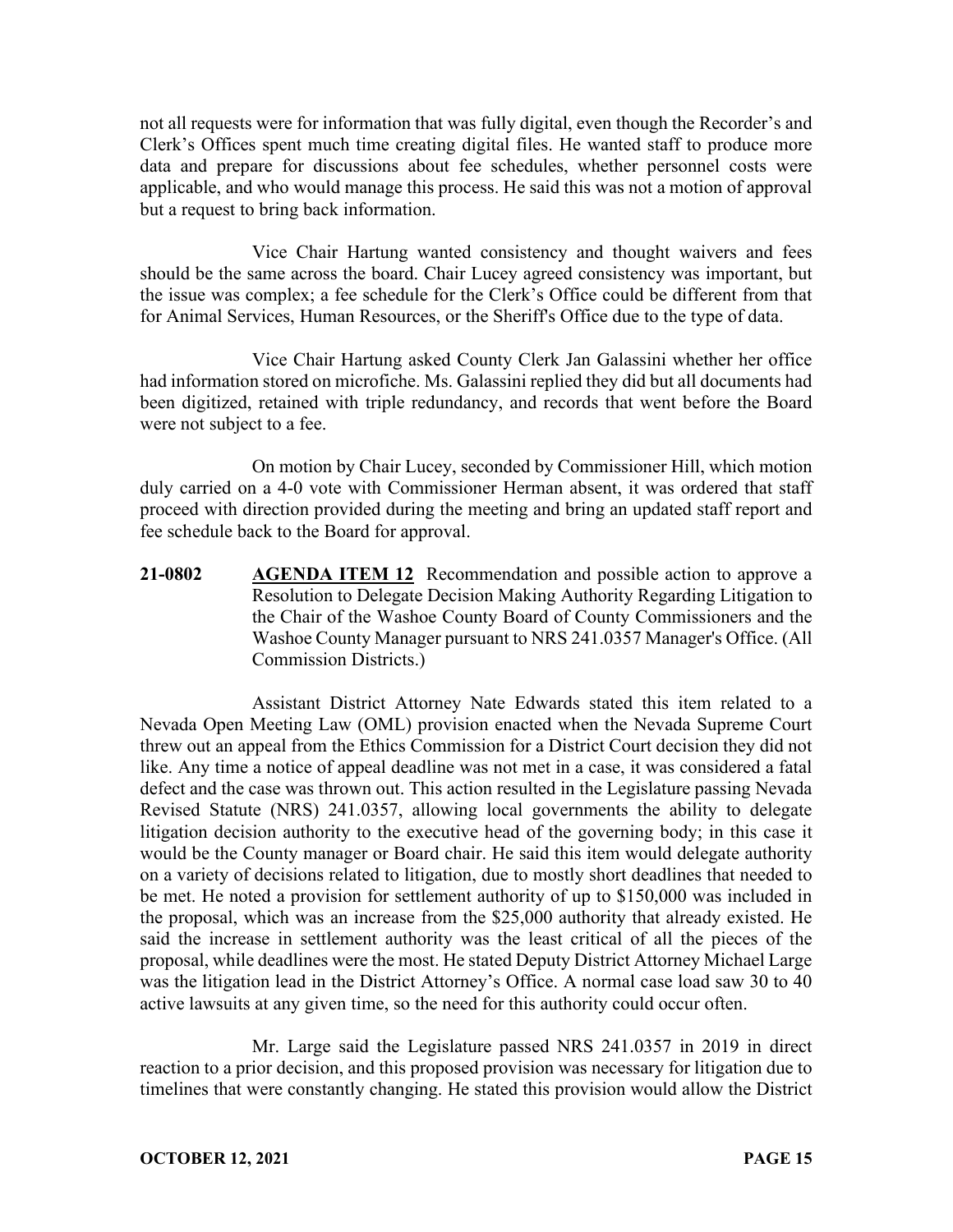Attorney's Office to bypass Board approval and obtain approval from the Board chair to protect the people of Washoe County in litigation cases, which could include paying attorney fees and costs for other involved parties if not approved within the allotted time. He indicated the provision did not change the duties that the Washoe County District Attorney's Office had to the Board of County Commissioners; the Board would still be informed in attorney/client meetings regarding ongoing litigation and any offers. The only thing this provision would bypass was for approval to be done in an open meeting, allowing for the necessary decisions to be made quickly. He stated the resolution was written broadly enough that it encompassed anything that could potentially come up in the context of litigation.

Commissioner Hill wondered whether the County had failed to have items on the agenda in time or if they paid attorney's fees when the timeline was not met. Mr. Large indicated the situation had not occurred and was theoretical at this time, but it came up on a regular basis regarding offers. In those situations, he could usually have a private meeting with all parties or not respond to an offer, but that could potentially result in a worst-case scenario. He stated they had not missed a deadline for filing a notice of appeal or a compulsory counterclaim, which was another major issue that required approval by the Board. He stressed this provision would prevent significant issues from occurring in the future.

Commissioner Hill expressed concern about this and was not prepared to vote on this provision. She said it was not because she believed the chair could not make these decisions, but rather she believed in transparency and felt these decisions should be approved in open meetings. She thought people needed to know about any litigation being settled.

Commissioner Jung said this was a tool for litigation to be approved without Board approval, but items would still need to be heard by the Board at an open meeting, including information related to settlements, plaintiffs, and details of the lawsuits. Under Washoe County Code, Mr. Large replied, anything over \$24,999 had to be approved at an open meeting. This provision would provide the authority for the chair or county manager to enter into an agreement, bypassing the need to be approved in an open meeting. Commissioner Jung thought that was just inflation. The County appointed liaisons at the Legislature to defend Washoe County and fight for what was needed. She opined those snap judgements were made there also, and she did not believe this would be less transparent as lawsuits against the County were a matter of public record. Mr. Large confirmed that was correct. Commissioner Jung said settlements were larger than \$25,000 and this was a housekeeping matter. The County manager worked for each of the commissioners, and it would not be in the best interest to create issues with transparency. She expressed support for this item and thought it would not be used regularly.

Mr. Large mentioned the increase to \$150,000 was reflected by the tort cap applicable to municipalities, and he and Mr. Edwards thought that should be the amount of authority which could be approved by the Board chair or the County manager. Very few cases happened that fell within the current authority amount.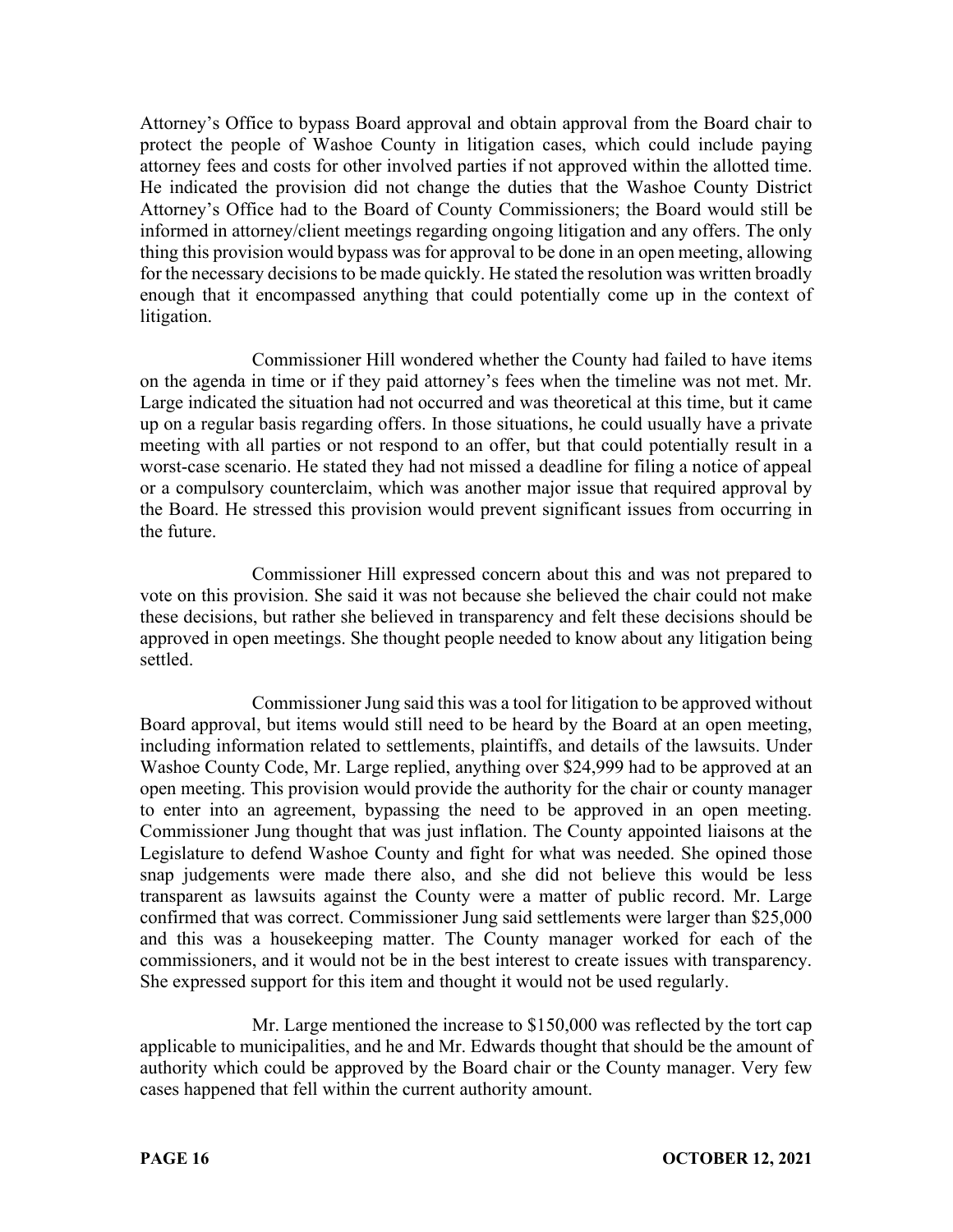Commissioner Hill asked whether a compromise could be made that any litigation settlements approved by the Board chair or County manager would need to be listed on an agenda as an informational item. She thought this would be a way to be transparent because the public would not know about them unless they were approved at an open meeting. She believed the Legislature did that with some of its committees.

Chair Lucey said the ability to move flexibly to meet deadlines was essential in the course of law. He thought it was more important to meet those deadlines on behalf of the County and he was not concerned as much with settlements as he was with pleadings and filings. He agreed about a notification process for settlements and litigation to be brought to the Board for transparency. He wanted a change to the resolution to grant authority to the Board chair and the County manager together, not individually. The operations aspect would come from the County manager. He reminded them the chair was elected by the Board every two years, showing their confidence in him to carry out those decisions on behalf of the entire commission and the County as a whole.

Chair Lucey moved to approve the resolution with the noted changes.

Vice Chair Hartung asked whether he heard Commissioner Hill say a list of litigation information would be heard at a Board of County Commissioners meeting. Chair Lucey added to his motion that notification related to any settlements would be brought to this Board.

County Manager Eric Brown understood he was not a commissioner, but he said Commissioner Herman asked him to relay her concern about this item. He noted she did not indicate opposition to the resolution, but she expressed concern.

County Clerk Jan Galassini stated emails from Ms. Tammy Holt-Still and Ms. Susan Ambrose were received and placed on the record.

On the call for public comment, Ms. Cindy Martinez pointed out there was no language in the resolution to address any delegation mechanism if the Board chair and County manager were subject to litigation. She alleged a number of members of this Board were being sued and wondered about individuals making decisions about lawsuits in which they were named. She did not believe this was a necessary policy at the burden of the taxpayers since Mr. Large acknowledged this scenario had not yet happened. She asked that the resolution be denied.

Chair Lucey restated the motion.

On motion by Chair Lucey, seconded by Commissioner Hill, which motion duly carried on a 3-1 vote with Vice Chair Hartung voting no and Commissioner Herman absent, it was ordered to move forward with the resolution with the change that the County manager and the Board chair would jointly exercise any type of litigation decisions.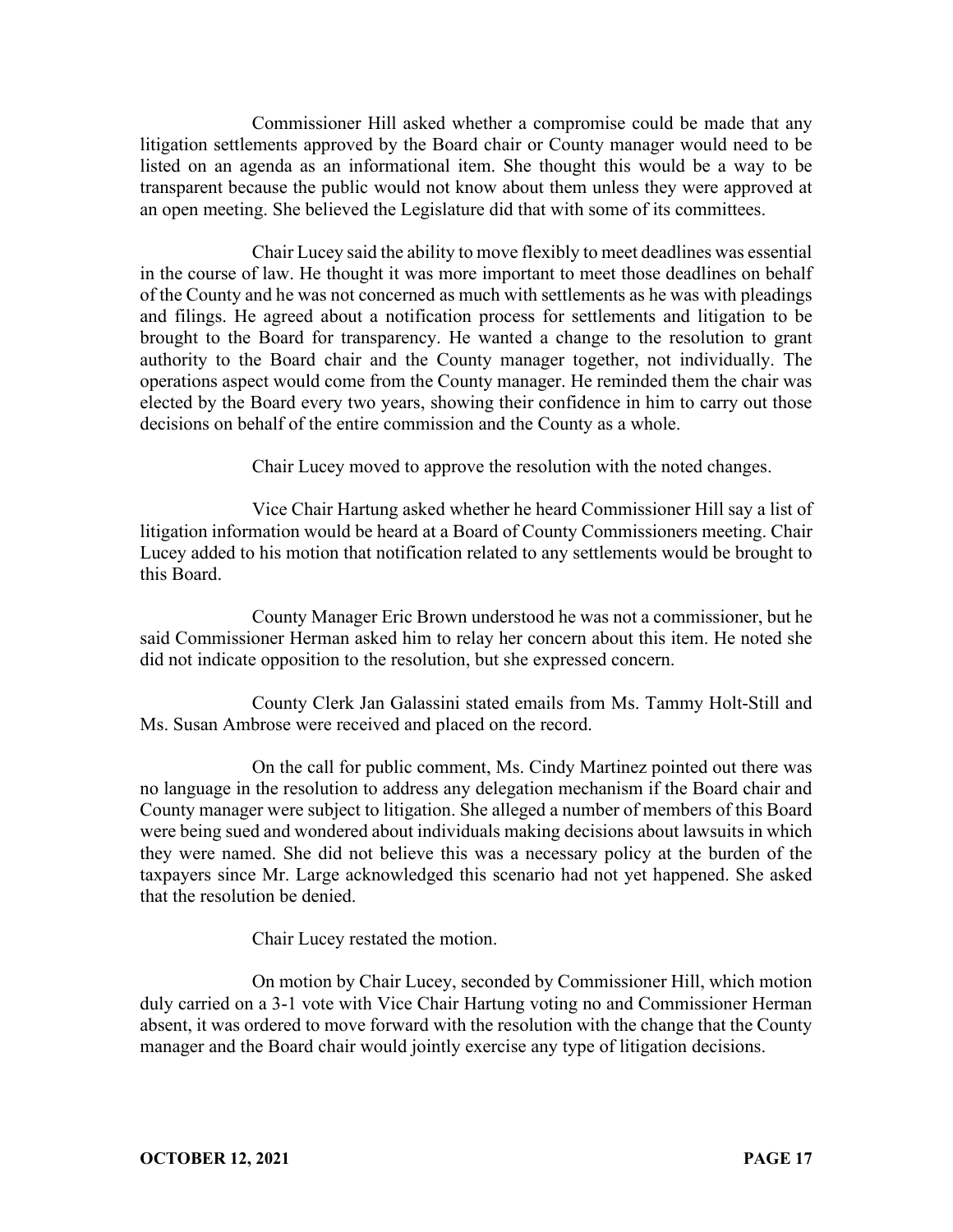#### **12:45 p.m. The Board recessed.**

#### **1:01 p.m. The Board reconvened with Commissioners Herman and Jung absent.**

**21-0803 AGENDA ITEM 15** Public Hearing to: (1) consider objections to Resolution of Intent to Convey (R21-056); and (2) possible action to approve the purchase and sale between Washoe County and the Northern Nevada Youth Golf Foundation, d/b/a First Tee of Northern Nevada, a corporation for public benefit under NRS chapter 82, for the transfer of the property commonly known as the Wildcreek Golf Course on Sullivan Lane in Sparks, Nevada (APN 027-011-09) (approximately 110.72 acres) as authorized in NRS 244.284; and (3), if approved, First Tee will be required to operate the golf course for charitable or civic purposes for the community on terms specified in the purchase and sale agreement and related documents, and if the property ever ceases being so used, it will revert automatically to Washoe County; (4), the balance of the funds associated with the Wildcreek Golf Cost Center (680100) on the actual date of transfer be utilized as a 1:1 match for fundraising efforts by First Tee for improvements necessary for reconfiguration of the golf course for their needs; and (5) authorize the County Manager to execute any and all required documents necessary for the property transfer. (Commission District 3.) Community Services.

The Chair opened the public hearing by calling on anyone wishing to speak for or against the item. There being no response, the hearing was closed.

Vice Chair Hartung wanted language in this transfer to state the property would stay open space for public use into perpetuity.

Assistant County Manager Dave Solaro thought it would be easier for the Board to speak on this item and then provide direction to ensure the purchase and sale agreement included the language covering the eight bullet points listed on page 4 of the staff report. He noted bullet point 3 referred to the language he thought Vice Chair Hartung was seeking. Vice Chair Hartung indicated that language stated the property would revert to Washoe County, but he wanted to ensure that future Boards would be unable to change the intended use from public open space.

Chair Lucey read a section indicating that, in the event the title reverted to the grantor, the grantor would designate the property in perpetuity as a public park, open space area, and/or public golf course for the benefit of the general public. He believed Vice Chair Hartung's request was in the resolution. He thought the language would protect that action without limiting future Board activity on this property.

Vice Chair Hartung asked for the opinion of Assistant District Attorney Nathan Edwards or Deputy District Attorney Michael Large as he did not want future Boards to have the ability to change the use of this property. Mr. Edwards replied the clause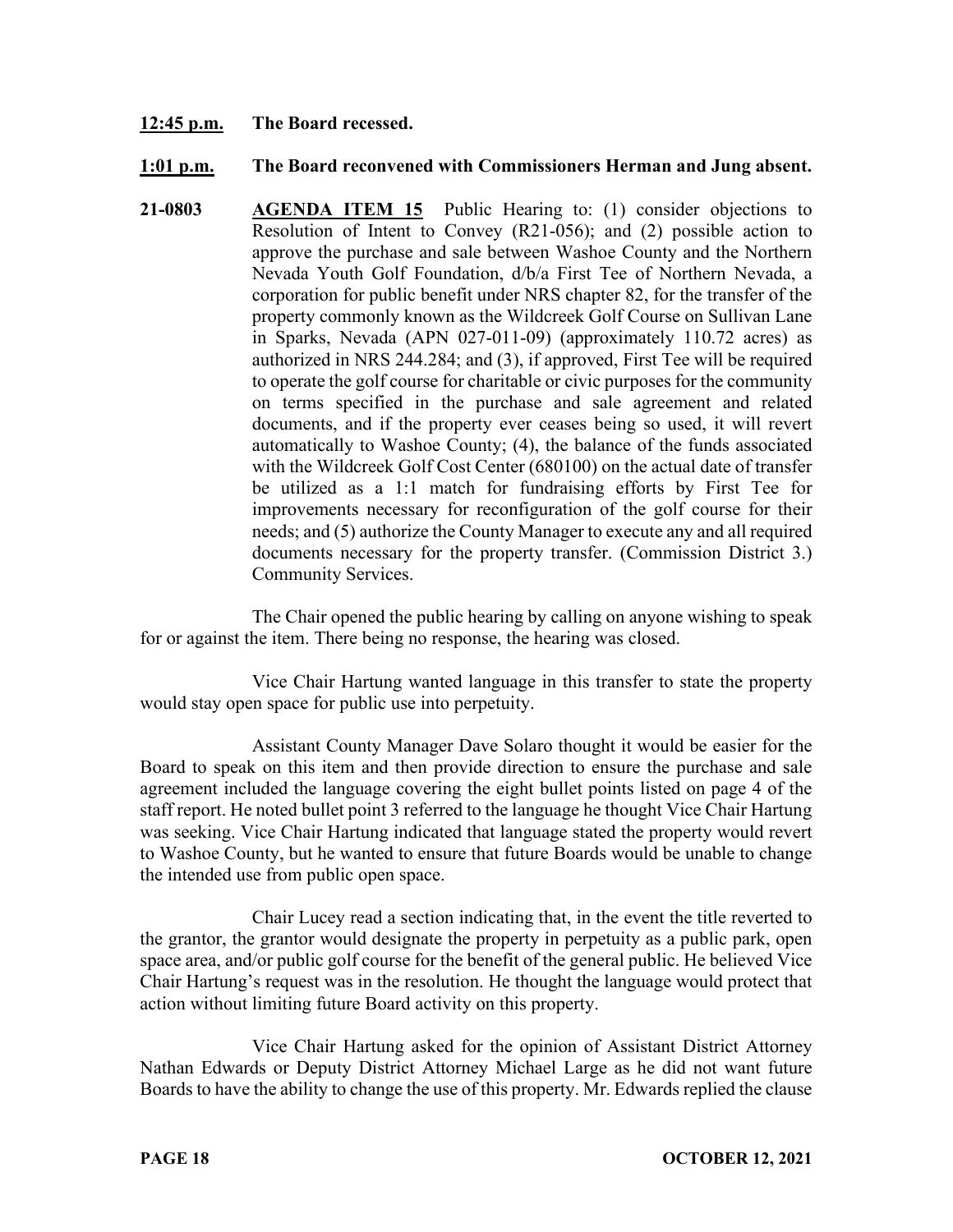identified in the bullet point on page 4 of the staff report would carry out the intent Vice Chair Hartung was referencing. No matter what was done at this point, there would be a question about the effectiveness of binding future boards in perpetuity. He stated there was no way to know how things would work in the future. It was an odd situation where the grantor was restricting the grantor in the future; it was usually a grantor restricting another party. He thought this was as close as the County could get to protecting the use of the property.

Vice Chair Hartung asked about giving the property to the City of Sparks to deed restrict the property. Mr. Edwards replied it could be granted to the City of Sparks to be held in open space in perpetuity. Vice Chair Hartung asked whether the City of Sparks would agree to this. Mr. Edwards asserted this item could be approved today if there was the desire, and another item could be brought forward in the future to grant away the County's reversionary interest to the City of Sparks. Legally speaking, he said, that would be giving up property rights of the County, which could be a policy call for the Board to make.

Chair Lucey understood the concerns of Vice Chair Hartung and wanted to move forward to preserve this in perpetuity. The Board members had taken an oath to serve at the pleasure of community and the County as long as they were in these seats. He said needs could change in the future so to promise that was challenging, comparing it to the problems currently impacting the Reno-Sparks Convention and Visitors Authority which did not exist in the 1970s. He wanted to acknowledge they were not trying to bind future boards but working to preserve what they could today with the understanding that the Board could find a way to change the deed restriction in the future if the property was granted to the City of Sparks. As long as the property reverted to Washoe County, they would do their best to continue to preserve that for the community.

Vice Chair Hartung stressed he wanted future boards to be prohibited from making any changes. He asserted numerous offers had been presented to purchase the corner of North Virginia Street and North McCarran Boulevard. He said the work being done to preserve the property was wonderful, and he wanted to ensure it was done correctly.

Chair Lucey thought the intent of the project would be beneficial for the County, First Tee, and their operations to teach youth golf. Access for youth and the general public to a fully functional golf course was a great accomplishment.

#### **1:15 p.m. Commissioner Jung rejoined the meeting via telephone.**

On motion by Vice Chair Hartung, seconded by Chair Lucey, which motion duly carried on a 4-0 vote with Commissioner Herman absent, it was ordered that Agenda Item 15 be approved, authorized, and executed.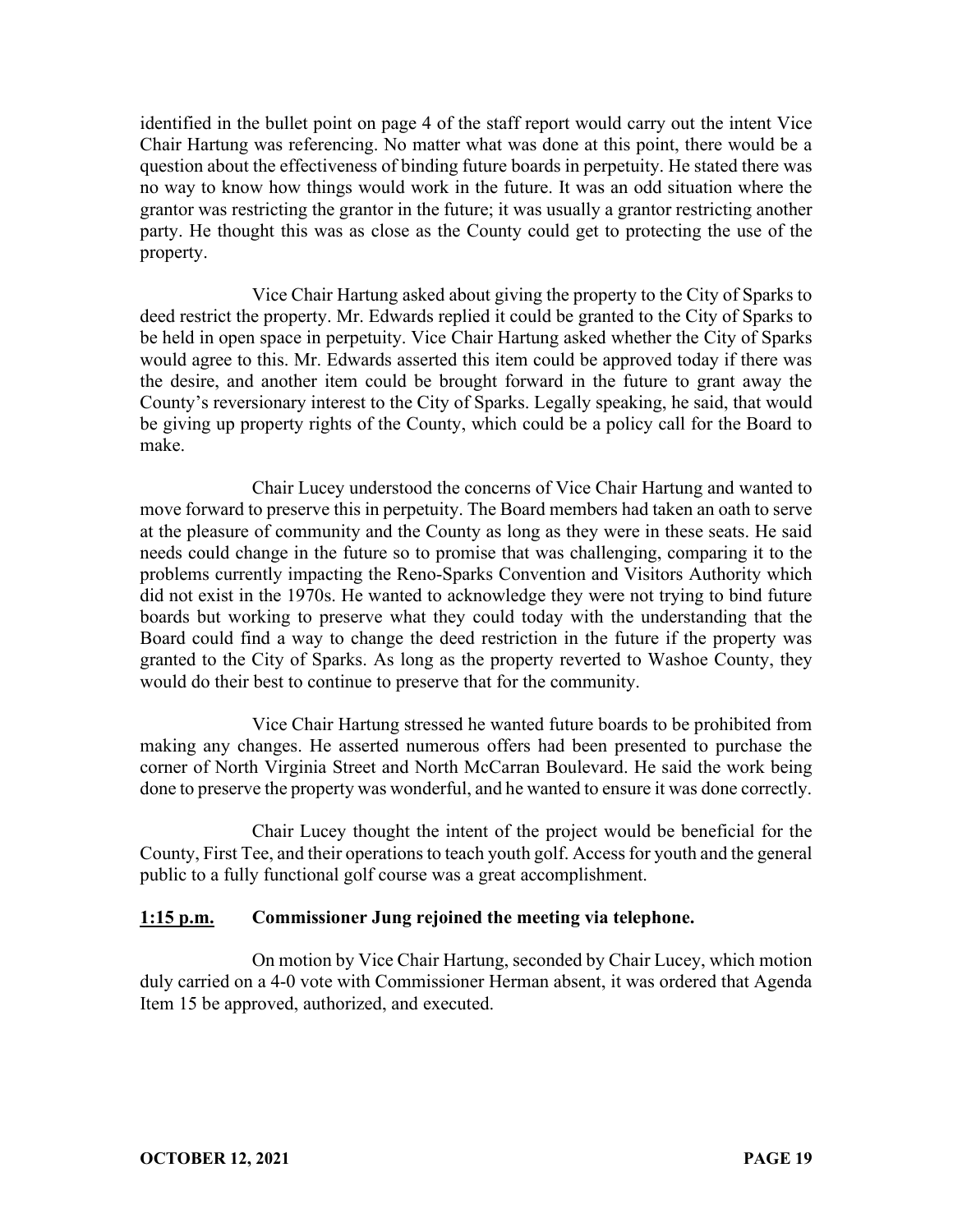**21-0804 AGENDA ITEM 16** Introduction and first reading of an ordinance amending Washoe County Code Chapter 2 by adopting Supplement Number 15 to the Washoe County Code and all clerical and technical corrections made therein; and if supported, set the public hearing for second reading and possible adoption of the ordinance on October 26, 2021. If passed, this supplement will codify all ordinances amending the Washoe County Code that were adopted between February 2016 and June 2020, not including Washoe County Development Code (Chapter 110), which is published separately from the general Washoe County Code. District Attorney. (All Commission Districts.)

The Chair opened the public hearing by calling on anyone wishing to speak for or against adoption of said ordinance. There being no response, the hearing was closed.

County Clerk Jan Galassini read the title for Bill No. 1863.

Bill No. 1863 was introduced by Vice Chair Hartung, and legal notice for final action of adoption was directed.

# **21-0805 AGENDA ITEM 17** Public Comment.

Ms. Janet Butcher spoke about medical staff being reduced in the area, opining that these essential workers were being fired after all their hard work during the pandemic. She noted 80 percent of airline pilots were ex-military and were using their accumulated sick and vacation time so as not to lose it when they were fired. She said Pfizer received the largest criminal fine in history due in part to kickbacks from healthcare providers. Moderna stock had skyrocketed in the past year, and she claimed the majority of stockholders were members of Congress.

Ms. Cindy Martinez thought citizens would prefer to be at home instead of being the watchdogs for other citizens who were unable to come to meetings. She brought up a change in the leadership of the Republican party as the executive committee resigned, which provided an opportunity to drive the narrative back to a return to constitutional governance. She spoke about the passage of amendments for monthly meetings and bylaws which included sunset language on the governance of state parties.

#### **21-0806 AGENDA ITEM 18** Announcements/Reports.

There were no announcements or reports.

\* \* \* \* \* \* \* \* \* \* \*